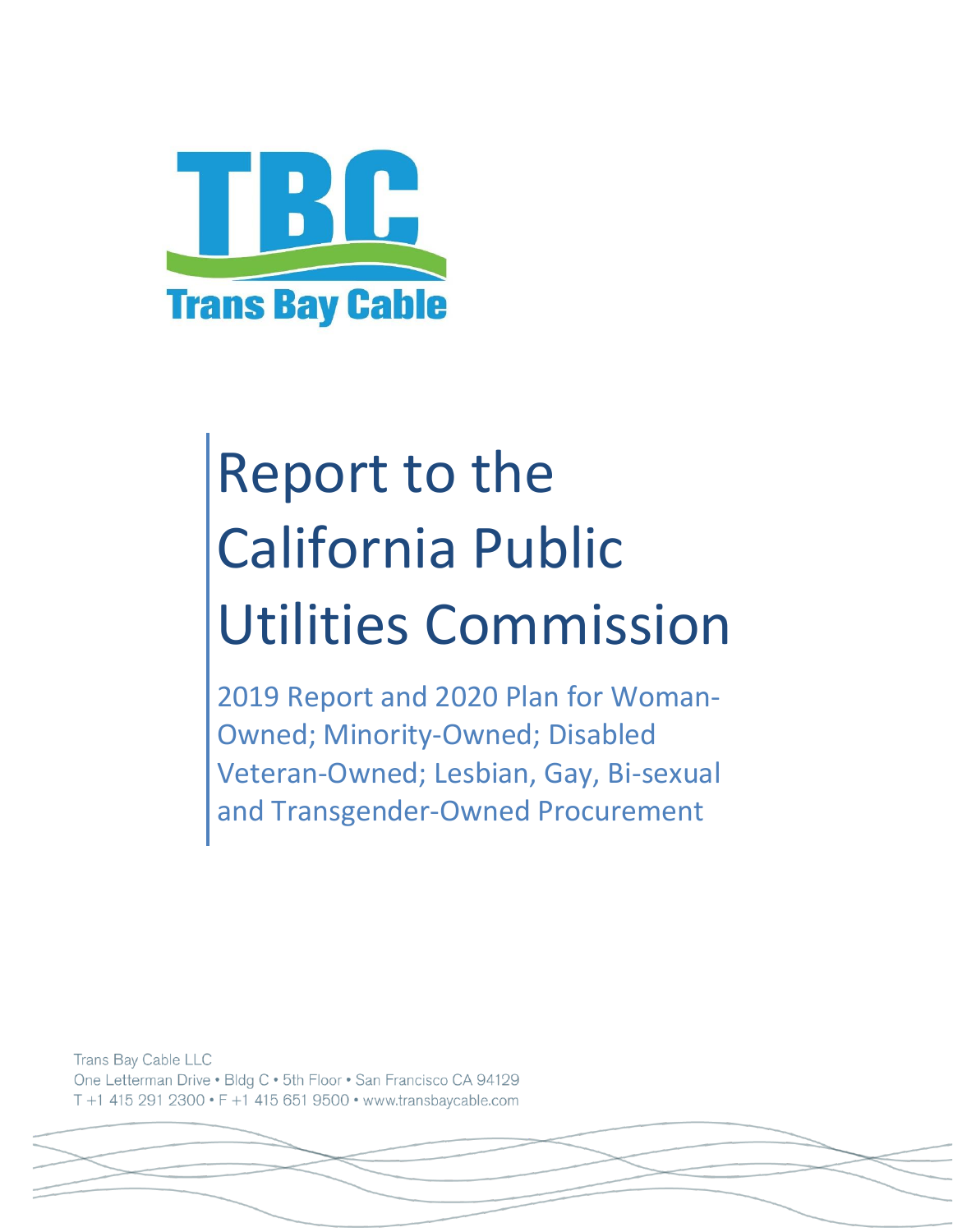

#### **Report to the CPUC**

# **Table of Contents**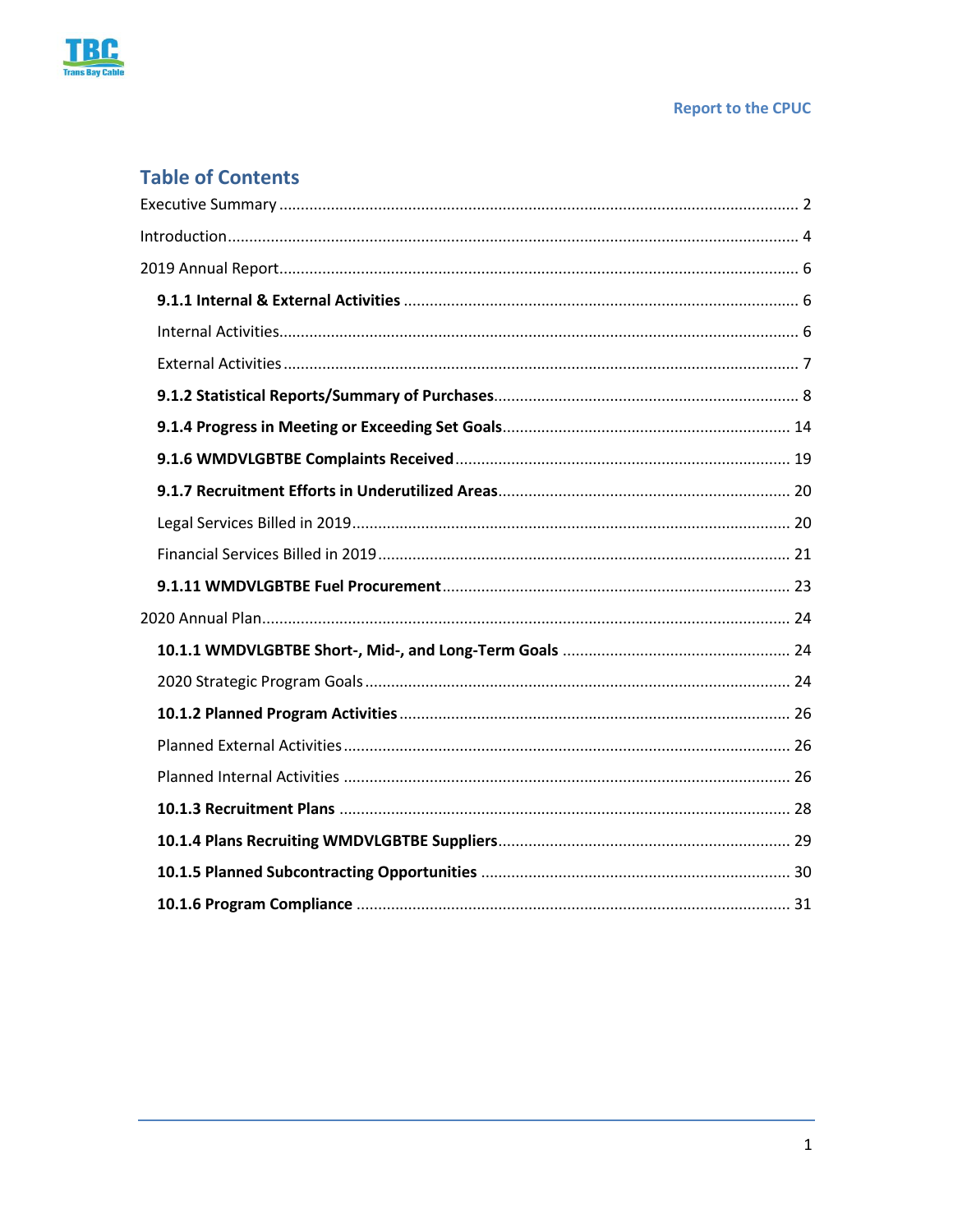

# <span id="page-2-0"></span>Executive Summary

Trans Bay Cable LLC ("TBC") respectfully submits its 2019 Annual Report and 2020 Annual Plan for the Utility Supplier Diversity Program, in compliance with the requirements of California Public Utilities Commission ("CPUC" or "Commission") General Order No. 156 ("GO 156"). This Annual Report describes the program activities and results TBC achieved for the period of January 1, 2019, through December 31, 2019. The Annual Plan describes TBC's anticipated and planned activities for the period of January 1, 2020, through December 31, 2020.

Key spending and accomplishment areas in 2019:

- **Total Spend –** The total for WMDVLGBTBE (as later defined) spend was \$302,543 in 2019.
- **Legal, Financial and Consulting Services –** A total of \$846,334 was spent on traditionally underrepresented employees at majority-owned law firms, financial firms and business consulting firms in 2019, which continues TBC's strong trend of utilizing traditionally underrepresented employees in these services areas. This is an increase of over \$500,000 from 2018. TBC notes that actual spend is potentially higher but necessary metrics at some vendors are not available.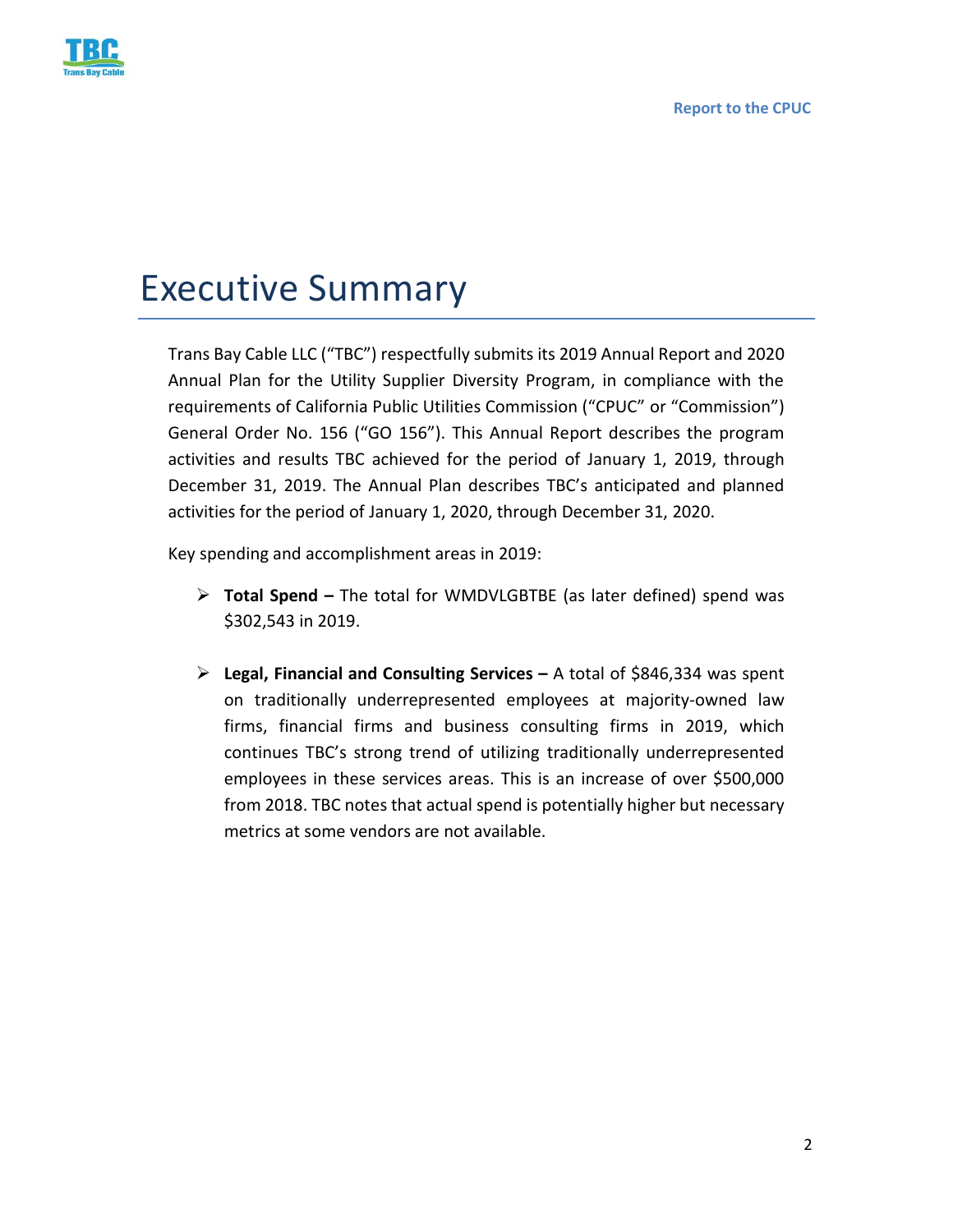

#### **Report to the CPUC**

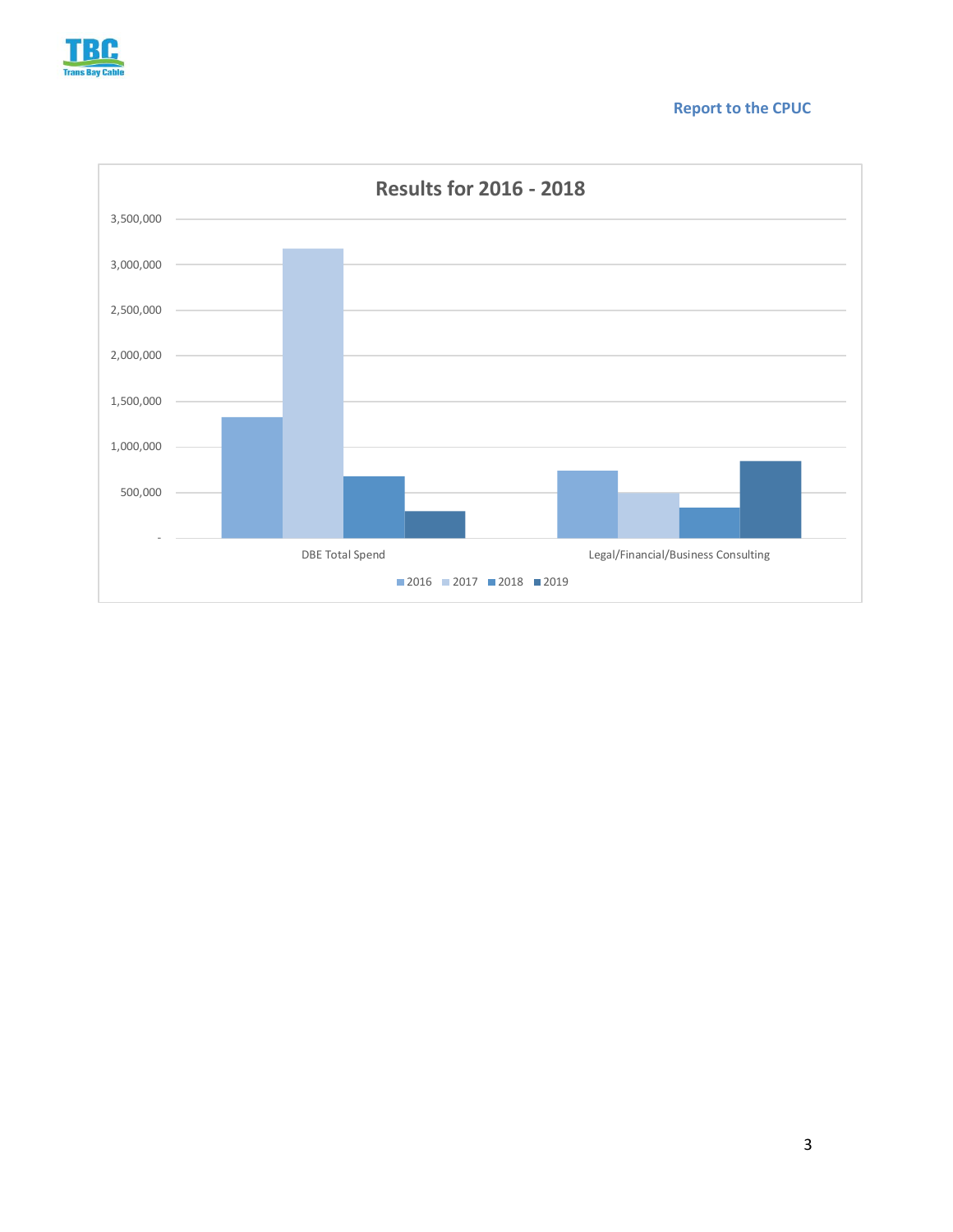

# <span id="page-4-0"></span>Introduction

TBC is a small energy transmission company. TBC's facilities consist of a 53-mile, approximately 400 megawatt high-voltage direct-current ("HVDC") submarine electrical transmission line and two converter stations (the "Project"). The transmission line is located beneath the adjoining bays of San Francisco, San Pablo, and



Suisun and runs between TBC's two converter stations: located in Pittsburg, California, and San Francisco, California.

The Project began commercial operation on November 23, 2010. It delivers power for approximately 40% to 60% of San Francisco's peak electrical load. The Project is an important and high-profile component of the San Francisco area's electricity infrastructure.



TBC utilizes unique HVDC PLUS technology developed, serviced and warrantied by Siemens Energy and Prysmian Cable and Systems. Siemens is responsible for procuring many of the vendors needed for the Project's operation and maintenance, in addition to providing equipment warranty servicing. A majority of the vendors

procured have been involved with the Project prior to its commissioning and are on longterm contracts or are highly-specialized vendors particularly suited to meet the Project's needs. As a result, TBC has few new procurement opportunities, but strives to make these opportunities available to woman, minority, disabled-veteran, lesbian, gay, bisexual and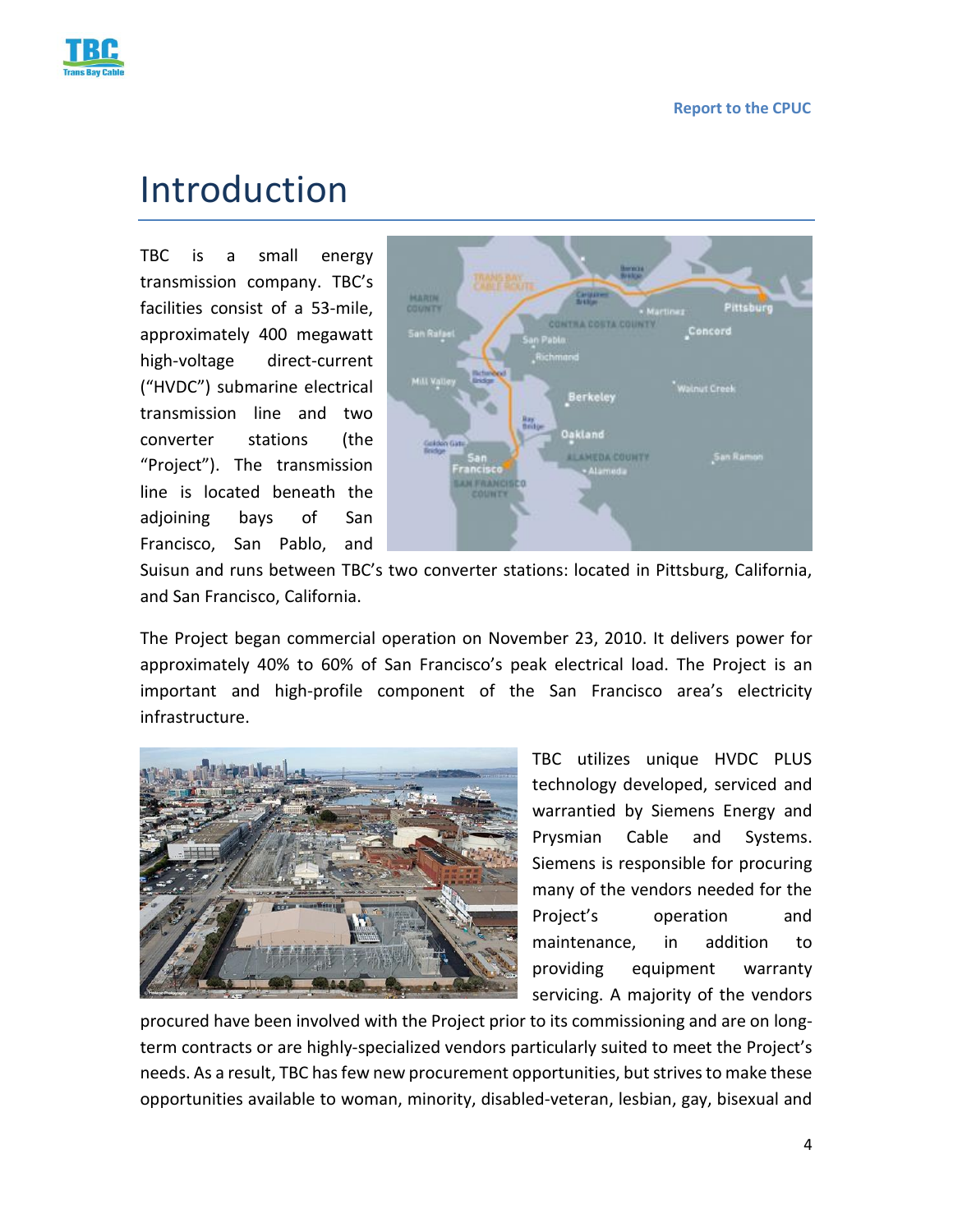

transgender owned business enterprises ("WMDVLGBTBE") when feasible. Additionally, in July 2019, as result of an indirect change of control, TBC became an indirect subsidiary of NextEra Energy Transmission, LLC. A consequence of the transaction, TBC spent the remainder of 2019 integrating into a new supply chain and procurement system and much of TBC's procurement is now conducted at a centralized procurement office.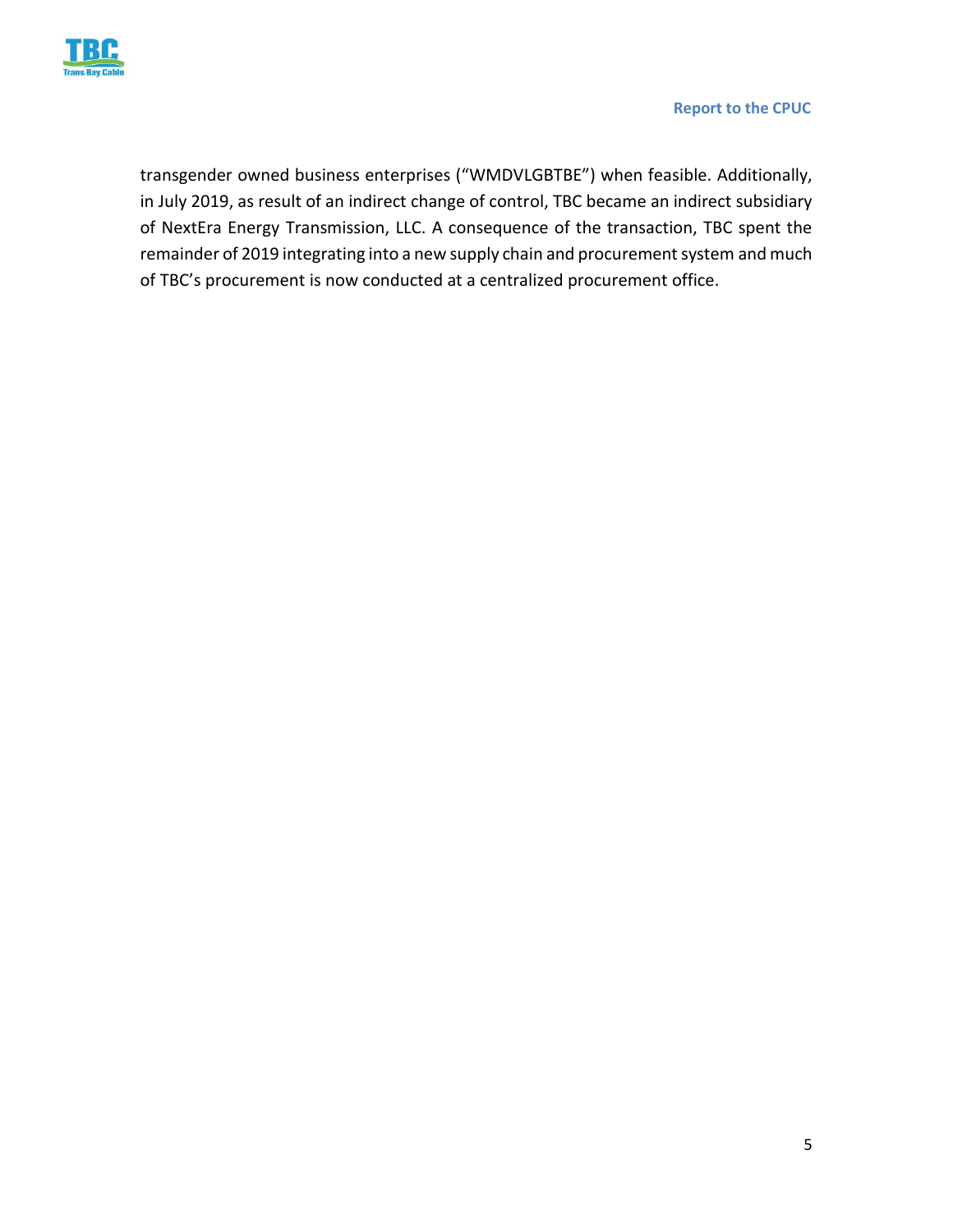

# <span id="page-6-0"></span>2019 Annual Report

# <span id="page-6-1"></span>**9.1.1 Internal & External Activities**

<span id="page-6-2"></span>**Trans Bay Cable LLC 2019 Report G.O. #156 Sec. 9.1.1 Description of WMDVLGBTBE Program Activities During the Previous Calendar Year**

#### Internal Activities

TBC's Supplier Diversity Program ("SDP" or the "Program") for WMDVLGBTBEs is overseen by TBC's Legal Department. The Legal Department's efforts are supplemented by TBC's Finance Department, IT Department, Operations Department, and Human Resource Department. Together, TBC personnel have developed and implemented TBC's Program. After July 2019, TBC's procurement became managed by a centralized procurement office that manages procurement for TBC and many of its new affiliates.

In accordance with Section 6.1.1 of GO 156, in 2019, all employees with procurement responsibilities, including at least one employee from each department, received training on the implementation of TBC's Program.

As stated in the summary, as a result of the unique technology utilized in TBC's Project Facility, the resultant need for specialized vendors and the existence of long-term contracts, there are few opportunities for new procurement. However, in 2019, as in previous years, where there are new service opportunities TBC sends out requests for proposals to solicit responses from diverse vendors.

TBC contracts with vendors inform them about the CPUC's GO 156 program. TBC encouraged its vendors to visit The Supplier Clearinghouse website to determine their eligibility and complete the verification process. Additionally, TBC encouraged its vendors to use WMDVLGTBE subcontractors when feasible and includes such language in its vendor contracts and purchase orders. TBC also encourages and provides assistance to vendors, who are not participants in the Supplier Clearinghouse but would be qualifying diverse businesses, to apply for Supplier Clearinghouse certification.

This past year, TBC continued to use its website as a resource for potential WMDVLGBTBEs. WMDVLGBTBEs can contact TBC about supplier diversity through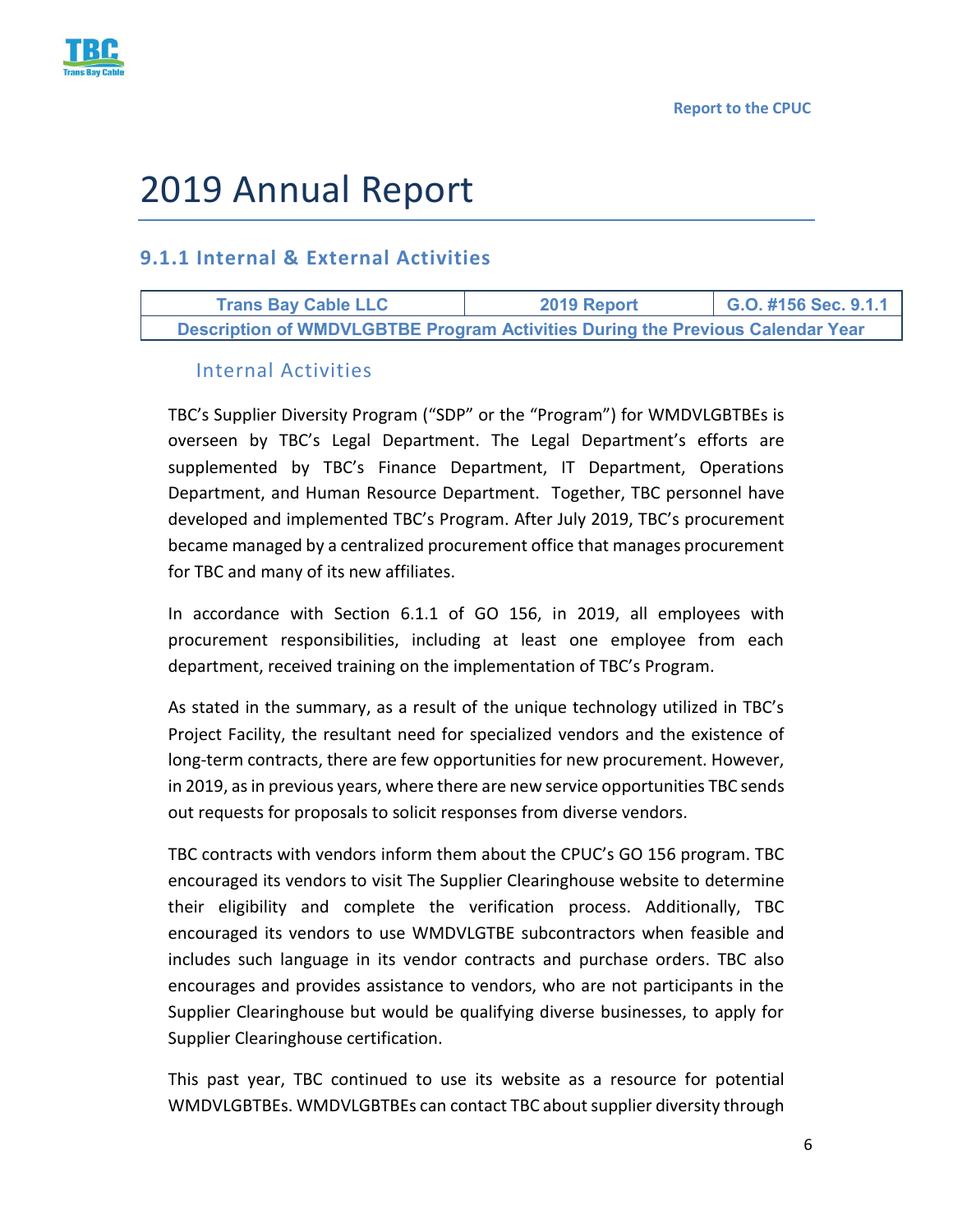

TBC's website at [www.transbaycable.com/contact-us/](http://www.transbaycable.com/contact-us/) (a link to this site is also provided on The Supplier Clearinghouse website). A TBC employee responds to all website inquiries and forwards the WMDVLGBTBE's contact information to the appropriate TBC department. After July, 2019, the information is forwarded to the centralized procurement department. WMDVLGBTBEs can also submit questions about TBC's Program via the online contact-us link at TBC's public website.

## External Activities

<span id="page-7-0"></span>In 2019, TBC participated in conference calls held by the California Joint Utilities Committee in an effort to (i) further develop its Program, (ii) better refine its understanding G.O. 156 requirements and best practices, (iii) increase vendor opportunities, and (iv) support the G.O. 156 program initiatives.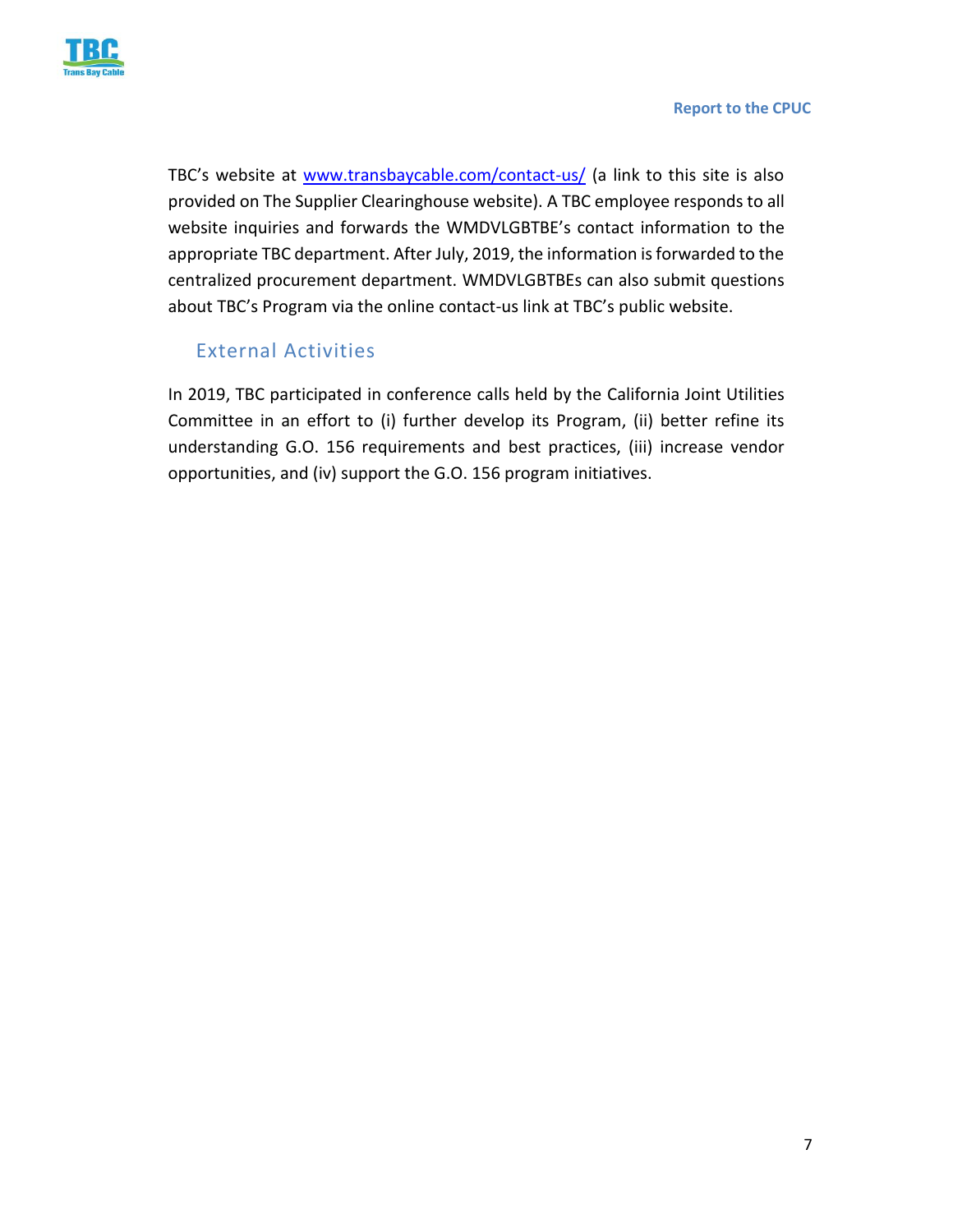

|                                                               |                                        | 2019 Report  |           |           |        |  |  |  |  |
|---------------------------------------------------------------|----------------------------------------|--------------|-----------|-----------|--------|--|--|--|--|
|                                                               |                                        | Direct \$    | Sub \$    | Total \$  | %      |  |  |  |  |
| <b>Minority Male</b>                                          | Asian-Pacific                          | L.           |           | L.        |        |  |  |  |  |
|                                                               | African-<br>American                   |              |           |           |        |  |  |  |  |
|                                                               | Hispanic                               | ÷,           |           |           |        |  |  |  |  |
|                                                               | <b>Native</b><br>American              |              |           |           |        |  |  |  |  |
|                                                               | Other                                  |              |           |           |        |  |  |  |  |
|                                                               | <b>Total Minority</b><br><b>Male</b>   |              |           |           |        |  |  |  |  |
| Minority                                                      | Asian-Pacific                          |              | \$9,728   | \$9,728   | 0.04%  |  |  |  |  |
| Female                                                        | African-<br>American                   |              |           |           |        |  |  |  |  |
|                                                               | Hispanic                               | ÷            |           |           |        |  |  |  |  |
|                                                               | <b>Native</b><br>American              |              |           |           |        |  |  |  |  |
|                                                               | Other                                  |              |           |           |        |  |  |  |  |
|                                                               | <b>Total Minority</b>                  |              |           |           |        |  |  |  |  |
|                                                               | <b>Female</b>                          |              |           |           |        |  |  |  |  |
| <b>Total Minority Business</b><br><b>Enterprise (MBE)</b>     |                                        |              | \$9,728   | \$9,728   | 0.04%  |  |  |  |  |
| <b>Female Business Enterprise</b><br>(WBE)                    |                                        | \$123,685    | \$167,530 | \$291,215 | 1.34%  |  |  |  |  |
| Lesbian, Gay, Bisexual,<br>(LGBTBE)                           | <b>Transgender Business Enterprise</b> |              |           |           |        |  |  |  |  |
| Service Disabled Veteran<br><b>Business Enterprise (DVBE)</b> |                                        |              |           |           |        |  |  |  |  |
| Other $8(a)^*$                                                |                                        | \$1,600      |           | \$1,600   | >0.01% |  |  |  |  |
| <b>TOTAL WMDVLGBTBE</b>                                       |                                        | \$125,285    | \$177,258 | \$302,543 | 1.39%  |  |  |  |  |
| <b>NET PROCUREMENT</b>                                        |                                        | \$21,755,676 |           |           |        |  |  |  |  |

**Trans Bay Cable LLC 2019 Report G.O. #156 Sec. 9.1.2**

**WMDVLGBTBE Annual Results by Ethnicity**

# <span id="page-8-0"></span>**9.1.2 Statistical Reports/Summary of Purchases**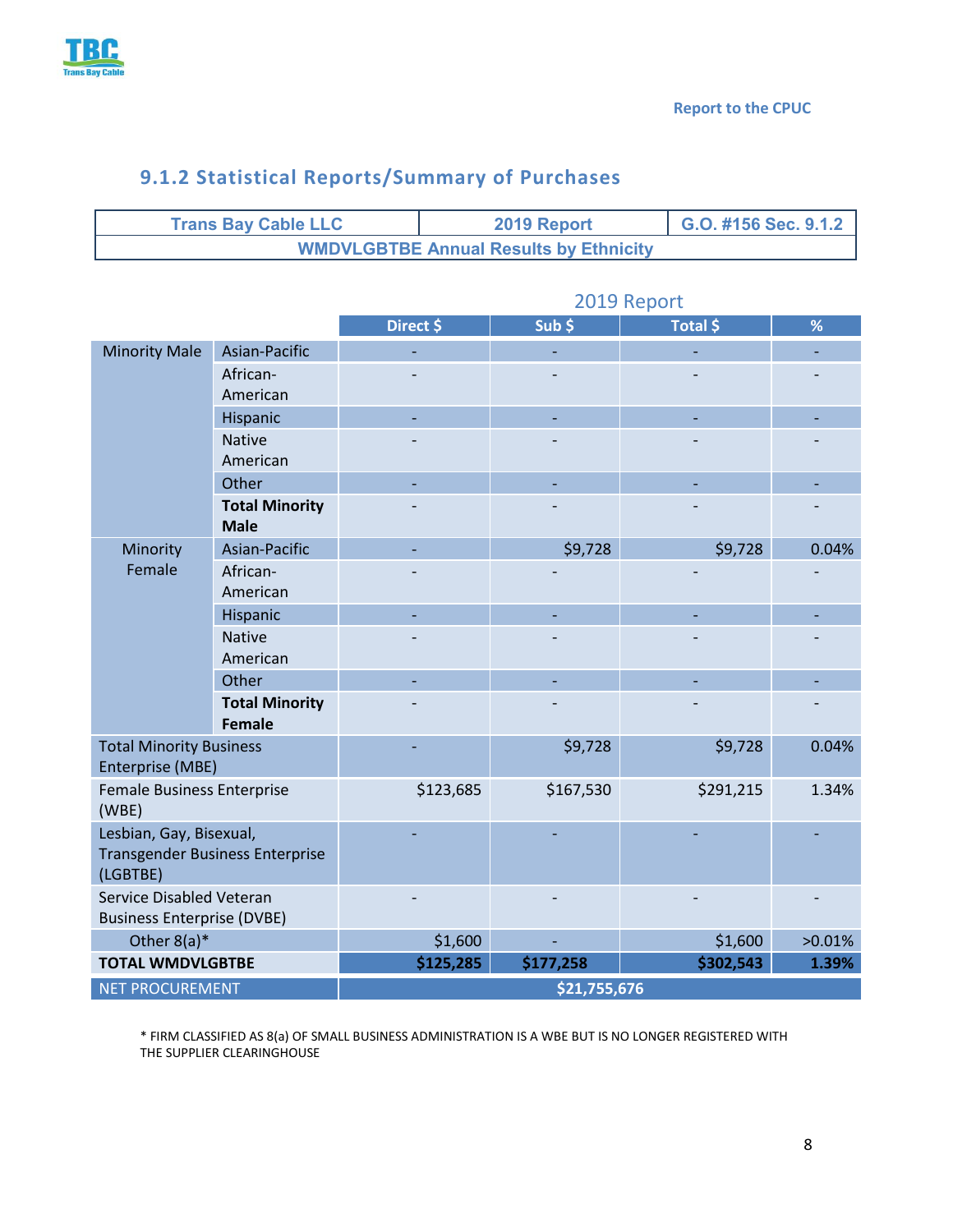

| <b>Trans Bay Cable LLC</b>                                             | 2019 Report | G.O. #156 Sec. 9.1.2 |  |  |  |  |
|------------------------------------------------------------------------|-------------|----------------------|--|--|--|--|
| <b>WMDVLGBTBE Direct Procurement by Product and Service Categories</b> |             |                      |  |  |  |  |

|                          |                           | <b>Products</b> |                |                    | <b>Services</b>          | <b>Total</b> |        |  |  |
|--------------------------|---------------------------|-----------------|----------------|--------------------|--------------------------|--------------|--------|--|--|
|                          |                           | \$              | %              | $\dot{\mathsf{S}}$ | %                        | \$           | %      |  |  |
| <b>Minority Male</b>     | Asian-<br>Pacific         |                 |                |                    |                          |              |        |  |  |
|                          | African-<br>American      |                 |                |                    |                          |              |        |  |  |
|                          | Hispanic                  |                 | $\overline{a}$ |                    | $\overline{\phantom{a}}$ |              |        |  |  |
|                          | <b>Native</b><br>American |                 |                |                    |                          |              |        |  |  |
|                          | Other                     |                 | $\overline{a}$ |                    | $\overline{\phantom{a}}$ |              |        |  |  |
|                          | <b>Total</b>              |                 |                |                    |                          |              |        |  |  |
| Minority<br>Female       | Asian-<br>Pacific         |                 |                |                    |                          |              |        |  |  |
|                          | African-<br>American      |                 |                |                    |                          |              |        |  |  |
|                          | Hispanic                  |                 |                |                    | $\overline{\phantom{a}}$ |              |        |  |  |
|                          | <b>Native</b><br>American |                 |                |                    |                          |              |        |  |  |
|                          | Other                     |                 |                |                    |                          |              |        |  |  |
|                          | <b>Total</b>              |                 |                |                    |                          |              |        |  |  |
| <b>Total MBE</b>         |                           |                 |                |                    |                          |              |        |  |  |
| <b>WBE</b>               |                           | \$10,074        | 0.04%          | \$113,611          | 0.52%                    | \$123,685    | 0.56%  |  |  |
| <b>LGBTBE</b>            |                           |                 |                |                    |                          |              |        |  |  |
| <b>DVBE</b>              |                           |                 |                |                    |                          |              |        |  |  |
| Other $8(a)^*$           |                           |                 |                | \$1,600            | >0.01%                   | \$1,600      | >0.01% |  |  |
| <b>Total WMDVLGBTBE</b>  |                           | \$10,074        | 0.04%          | \$113,611          | 0.52%                    | \$125,285    | 0.57%  |  |  |
| <b>TOTAL PROCUREMENT</b> |                           | \$21,755,676    |                |                    |                          |              |        |  |  |

| Net Procurement                               | \$21,755,676 |
|-----------------------------------------------|--------------|
| <b>WMDVLGBTBE Direct Products Procurement</b> | \$10,074     |
| WMDVLGBTBE Direct Service Procurement         | \$113,611    |
| NET DIRECT WMDVLGBTBE PROCUREMENT             | \$125,285    |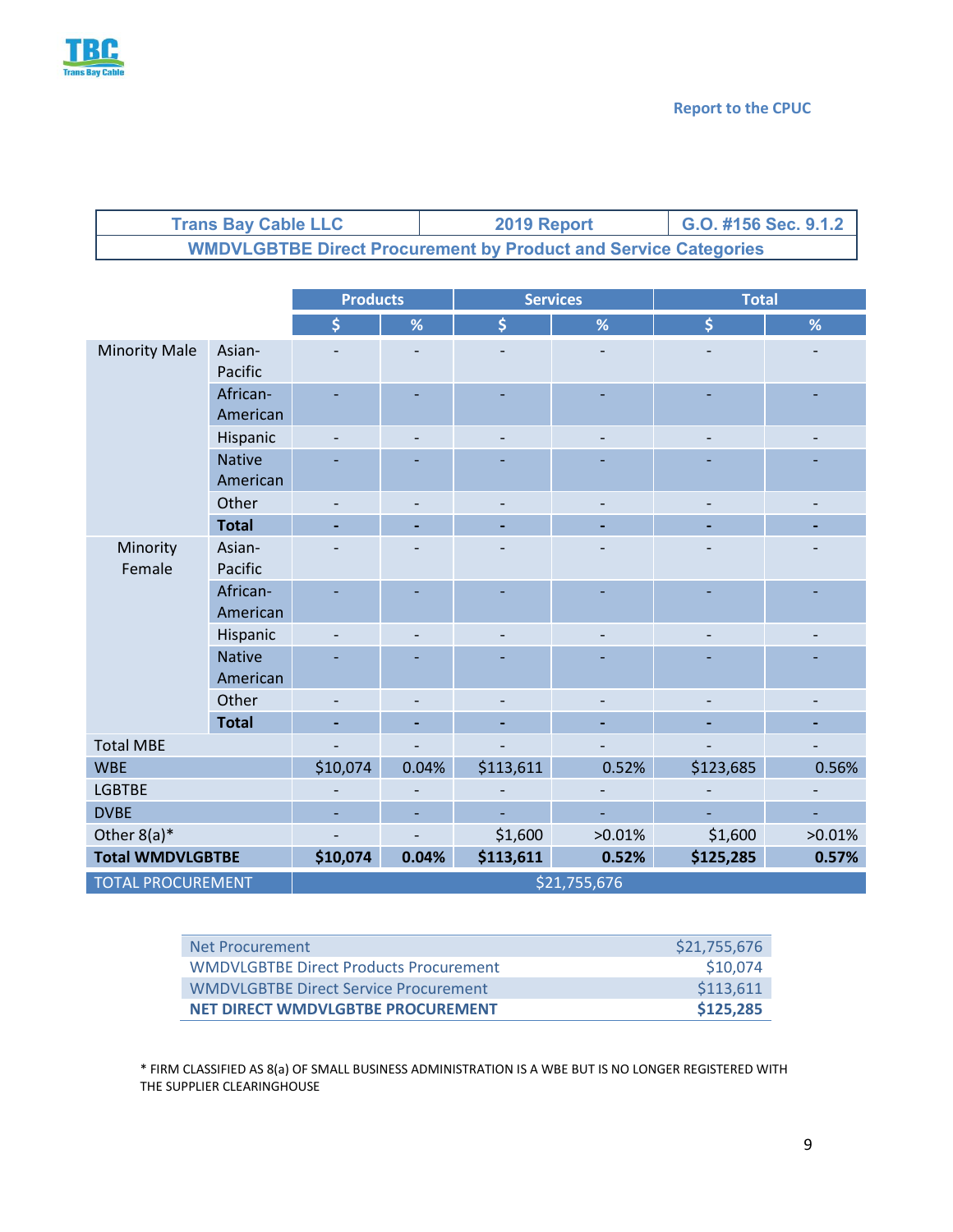

| <b>Trans Bay Cable LLC</b>                                                    | 2019 Report | G.O. #156 Sec. 9.1.2 |
|-------------------------------------------------------------------------------|-------------|----------------------|
| <b>WMDVLGBTBE Subcontractor Procurement by Product and Service Categories</b> |             |                      |

|                          |                           | <b>Products</b> |   | <b>Services</b> |       | <b>Total</b> |       |  |  |
|--------------------------|---------------------------|-----------------|---|-----------------|-------|--------------|-------|--|--|
|                          |                           | \$              | % | \$              | %     | \$           | %     |  |  |
| <b>Minority Male</b>     | Asian-<br>Pacific         |                 |   |                 |       |              |       |  |  |
|                          | African-<br>American      |                 |   |                 |       |              |       |  |  |
|                          | Hispanic                  |                 |   |                 |       |              |       |  |  |
|                          | <b>Native</b><br>American |                 |   |                 |       |              |       |  |  |
|                          | Other                     | -               |   |                 |       |              |       |  |  |
|                          | <b>Total</b>              |                 |   |                 |       |              |       |  |  |
| Minority<br>Female       | Asian-<br>Pacific         |                 |   | \$9,728         | 0.04% | \$9,728      | 0.04% |  |  |
|                          | African-<br>American      |                 |   |                 |       |              |       |  |  |
|                          | Hispanic                  |                 |   |                 |       |              |       |  |  |
|                          | <b>Native</b><br>American |                 |   |                 |       |              |       |  |  |
|                          | Other                     |                 |   |                 |       |              |       |  |  |
|                          | <b>Total</b>              |                 |   | \$9,728         | 0.04% | \$9,728      | 0.04% |  |  |
| <b>Total MBE</b>         |                           |                 |   |                 |       |              |       |  |  |
| <b>WBE</b>               |                           |                 |   | \$167,350       | 0.77% | \$167,350    | 0.77% |  |  |
| <b>LGBTBE</b>            |                           |                 |   |                 |       |              |       |  |  |
| <b>DVBE</b>              |                           |                 |   |                 |       |              |       |  |  |
| Other $8(a)^*$           |                           |                 |   |                 |       |              |       |  |  |
| <b>Total WMDVLGBTBE</b>  |                           |                 |   | \$177,258       | 0.81% | \$177,258    | 0.81% |  |  |
| <b>TOTAL PROCUREMENT</b> |                           | \$21,755,676    |   |                 |       |              |       |  |  |

| Net Procurement                        | \$21,755,676 |
|----------------------------------------|--------------|
| <b>WMDVLGBTBE Products Procurement</b> |              |
| <b>WMDVLGBTBE Service Procurement</b>  | \$177,258    |
| <b>NET SUBCONTRACTOR WMDVLGBTBE</b>    | \$177,258    |
| <b>PROCUREMENT</b>                     |              |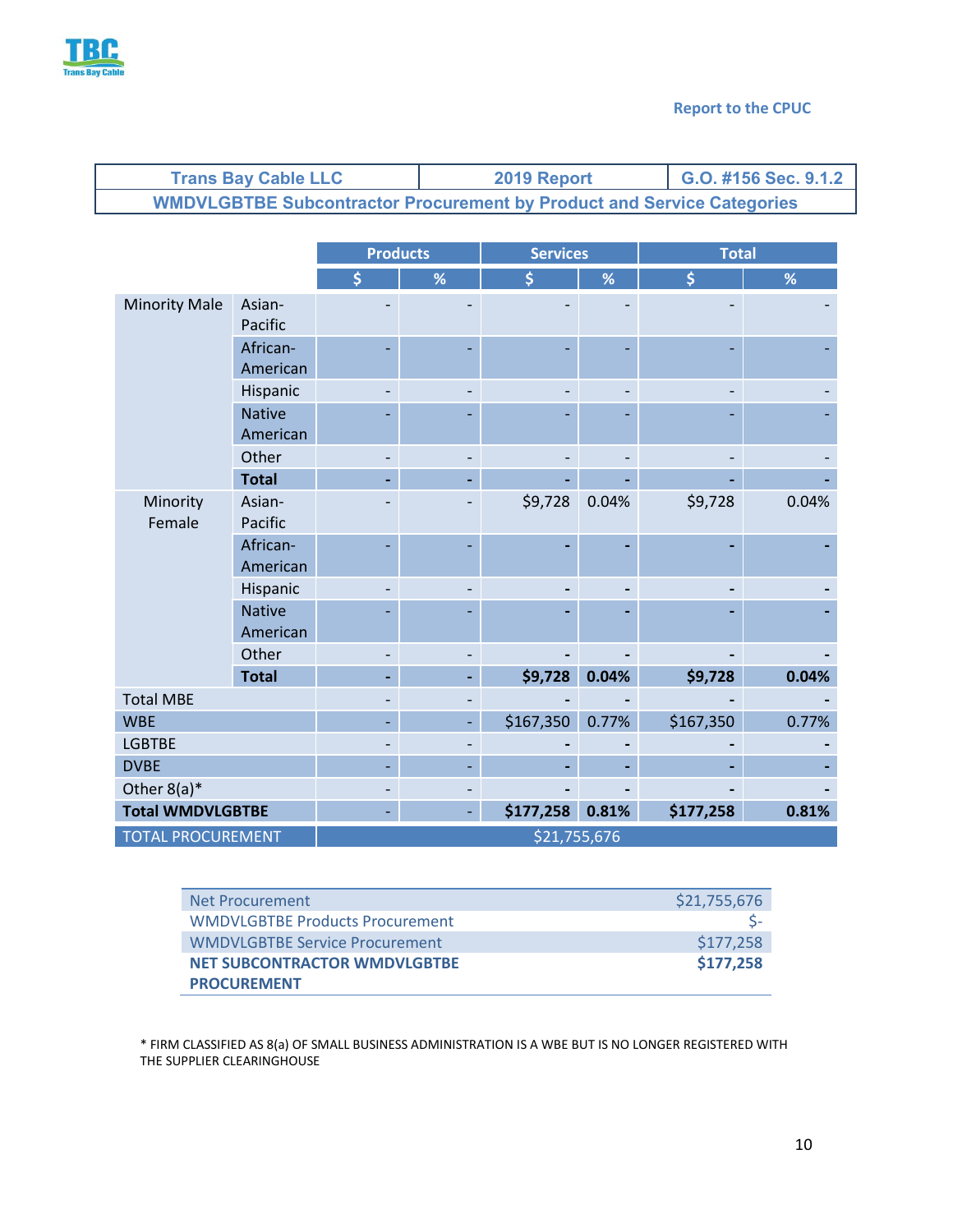

| <b>Trans Bay Cable LLC</b>                                      | 2019 Report | G.O. #156 Sec. 9.1.2 |  |  |  |  |
|-----------------------------------------------------------------|-------------|----------------------|--|--|--|--|
| <b>WMDVLGBTBE Procurement by Standard Industrial Categories</b> |             |                      |  |  |  |  |

|                                                            |      |                | <b>Asian Pacific</b><br><b>American</b> |                          | <b>African</b><br><b>American</b> |      | <b>Hispanic</b><br><b>American</b> |      |        |                          |           |   | <b>American</b> |        |                                 |  | <b>Native</b> |  | <b>WBE</b> | <b>LGBTBE</b> | <b>DVBE</b> | Other<br>$8(a)*$ | Total<br><b>WMDV</b> |
|------------------------------------------------------------|------|----------------|-----------------------------------------|--------------------------|-----------------------------------|------|------------------------------------|------|--------|--------------------------|-----------|---|-----------------|--------|---------------------------------|--|---------------|--|------------|---------------|-------------|------------------|----------------------|
| <b>SIC Category</b>                                        |      | Male           | Female                                  | Male                     | Female                            | Male | Female                             | Male | Female |                          |           |   |                 |        | <b>LGBTBE</b><br><b>Dollars</b> |  |               |  |            |               |             |                  |                      |
| 3563-<br>Overhead                                          | \$   |                |                                         |                          |                                   |      |                                    |      |        |                          | 3,728     |   |                 | ä,     | 3,728                           |  |               |  |            |               |             |                  |                      |
| Traveling<br>Cranes,<br>Hoists, and<br>Monorail<br>Systems | $\%$ |                |                                         |                          |                                   |      |                                    |      |        |                          | 0.01%     |   |                 |        | 0.01%                           |  |               |  |            |               |             |                  |                      |
| 3629-<br>Electrical                                        | \$   |                |                                         |                          |                                   |      |                                    |      |        |                          | 4,809     |   |                 |        | 4,809                           |  |               |  |            |               |             |                  |                      |
| Industrial<br>Apparatus<br><b>NEC</b>                      | $\%$ |                |                                         |                          |                                   |      |                                    |      |        |                          | 0.02%     |   |                 |        | 0.02%                           |  |               |  |            |               |             |                  |                      |
| 5084-                                                      | \$   |                |                                         |                          |                                   |      |                                    |      |        |                          | 50,316    |   |                 |        | 50,316                          |  |               |  |            |               |             |                  |                      |
| Industrial<br>Machinery<br>and<br>Equipment                | $\%$ |                |                                         |                          |                                   |      |                                    |      |        |                          | 0.23%     |   |                 |        | 0.23%                           |  |               |  |            |               |             |                  |                      |
| 7342-                                                      | \$   |                |                                         | $\overline{a}$           |                                   |      |                                    |      |        |                          | 450       |   |                 |        | 450                             |  |               |  |            |               |             |                  |                      |
| Disinfecting<br>and Pest<br>Control<br>Services            | $\%$ |                |                                         |                          |                                   |      |                                    |      |        |                          | $>0.00\%$ |   |                 |        | $>0.00\%$                       |  |               |  |            |               |             |                  |                      |
| 7371-                                                      | \$   |                | ٠                                       | $\overline{\phantom{a}}$ |                                   |      |                                    |      |        |                          |           |   | $\blacksquare$  | 1,600  | 1600                            |  |               |  |            |               |             |                  |                      |
| Computer<br>Programmin<br>g Services                       | $\%$ | $\overline{a}$ |                                         |                          |                                   |      |                                    |      | ۳      |                          |           |   | ÷,              | >0.01% | >0.01%                          |  |               |  |            |               |             |                  |                      |
| 8711-                                                      | \$   |                | 9,728                                   |                          |                                   |      |                                    |      |        |                          | 26,000    |   |                 |        | 35,728                          |  |               |  |            |               |             |                  |                      |
| Engineering<br>Services                                    | $\%$ | ÷              | 0.04%                                   | ÷                        |                                   |      |                                    |      | L.     |                          | 0.12%     | ÷ |                 | ÷      | 0.16%                           |  |               |  |            |               |             |                  |                      |
| 8748-                                                      | \$   |                |                                         | $\overline{\phantom{a}}$ |                                   |      |                                    |      | ä,     | $\overline{\phantom{a}}$ | 205,913   |   |                 | ä,     | 205,913                         |  |               |  |            |               |             |                  |                      |
| <b>Business</b><br>Consulting<br>Services                  | $\%$ |                |                                         |                          |                                   |      |                                    |      |        |                          | 0.94%     |   |                 |        | 0.94%                           |  |               |  |            |               |             |                  |                      |
|                                                            |      |                |                                         |                          |                                   |      |                                    |      |        |                          |           |   |                 |        |                                 |  |               |  |            |               |             |                  |                      |
| <b>TOTAL</b>                                               | \$   |                | 9,728                                   |                          |                                   |      |                                    |      |        |                          | 291,215   |   |                 | 1,600  | 302,543                         |  |               |  |            |               |             |                  |                      |

| Net WMDVLGBTBE Products Procurement | \$10,074     |
|-------------------------------------|--------------|
| Net WMDVLGBTBE Service Procurement  | \$292,469    |
| Net WMDVLGBTBF Procurement          | \$302,543    |
| Net Procurement                     | \$21,755,676 |

% **- 0.04% - - - - - - -** 1.34% **- - >0.00%** 1.39%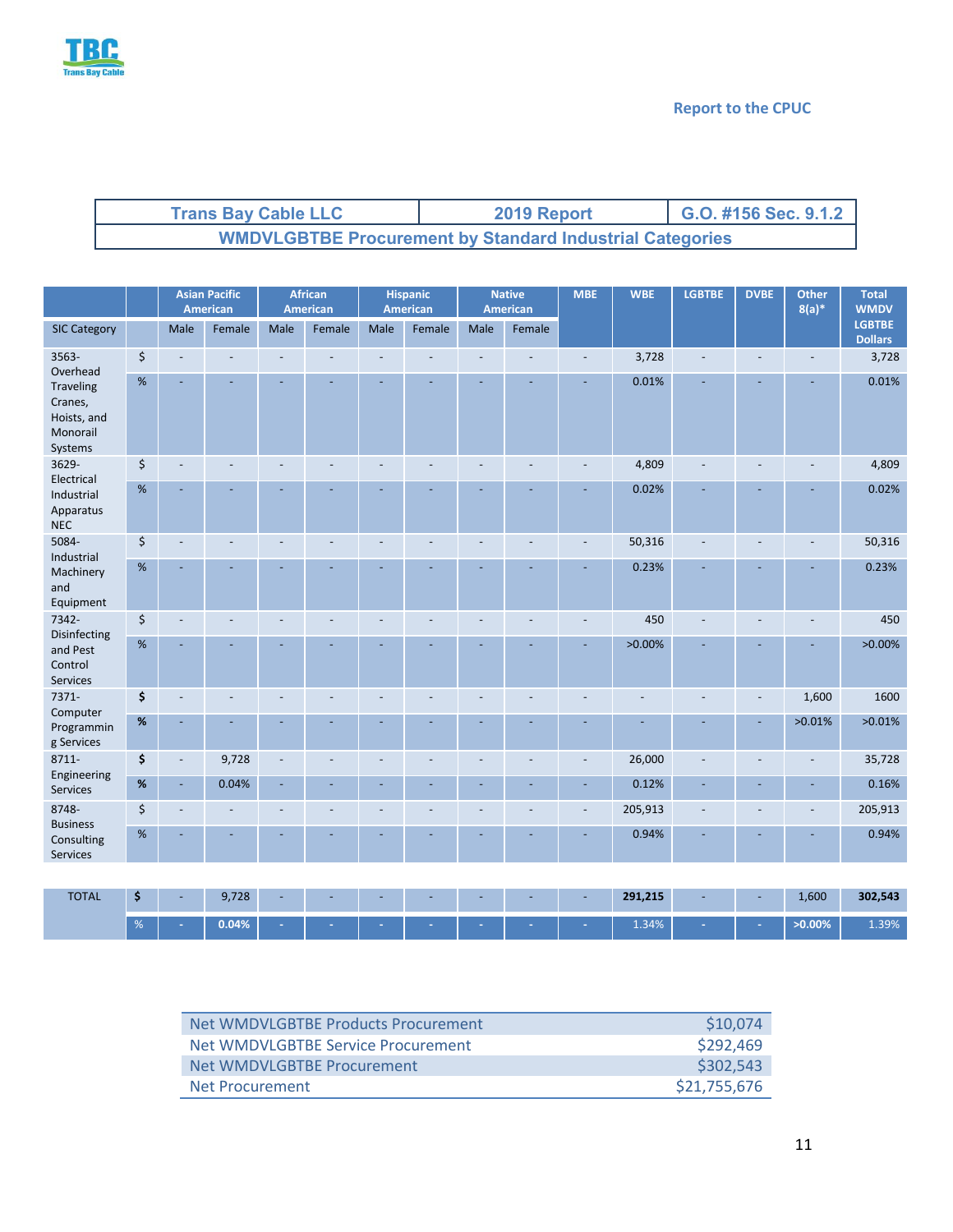

| <b>Trans Bay Cable LLC</b>                                                      | 2019 Report | G.O. #156 Sec. 9.1.2 |
|---------------------------------------------------------------------------------|-------------|----------------------|
| <b>Number of WMDVLGBTBE Suppliers and Revenue Reported to the Clearinghouse</b> |             |                      |

|                         | Data on Number of Suppliers      |            |               |             |                          |                       |                                      |            |               |             |                          |                              |
|-------------------------|----------------------------------|------------|---------------|-------------|--------------------------|-----------------------|--------------------------------------|------------|---------------|-------------|--------------------------|------------------------------|
|                         | <b>Revenue Reported to CHS**</b> |            |               |             |                          |                       | <b>Utility-Specific 2019 Summary</b> |            |               |             |                          |                              |
| #<br><b>WMDVLGBTBEs</b> | <b>MBE</b>                       | <b>WBE</b> | <b>LGBTBE</b> | <b>DVBE</b> | <b>Other</b><br>$8(a)^*$ | Grand<br><b>Total</b> | <b>MBE</b>                           | <b>WBE</b> | <b>LGBTBE</b> | <b>DVBE</b> | <b>Other</b><br>$8(a)^*$ | <b>Grand</b><br><b>Total</b> |
| Under \$1 million       |                                  |            | ۰             | -           |                          |                       | 4                                    | 6          |               | -           |                          | 8                            |
| Under \$5 million       | -                                |            | -             | -           | $\overline{\phantom{0}}$ |                       |                                      | -          |               | -           |                          |                              |
| Under \$10 million      | -                                |            | -             | -           | <b>.</b>                 |                       | -                                    | -          |               | -           | н.                       |                              |
| Above \$10<br>million   |                                  |            |               |             |                          |                       |                                      |            |               | -           |                          |                              |
| <b>TOTAL</b>            |                                  |            | -             | -           |                          | -                     | 1                                    | 6          |               |             | 1                        | 8                            |

|                          | <b>Revenue and Payment Data</b>  |            |               |             |                          |                       |                                      |            |               |                          |                          |                              |
|--------------------------|----------------------------------|------------|---------------|-------------|--------------------------|-----------------------|--------------------------------------|------------|---------------|--------------------------|--------------------------|------------------------------|
|                          | <b>Revenue Reported to CHS**</b> |            |               |             |                          |                       | <b>Utility-Specific 2019 Summary</b> |            |               |                          |                          |                              |
| <b>WMDVLGBTBE</b><br>\$M | <b>MBE</b>                       | <b>WBE</b> | <b>LGBTBE</b> | <b>DVBE</b> | <b>Other</b><br>$8(a)^*$ | Grand<br><b>Total</b> | <b>MBE</b>                           | <b>WBE</b> | <b>LGBTBE</b> | <b>DVBE</b>              | <b>Other</b><br>$8(a)^*$ | <b>Grand</b><br><b>Total</b> |
| Under \$1 million        |                                  |            |               |             |                          |                       |                                      | 6          | -             | $\overline{\phantom{a}}$ |                          | 8                            |
| Under \$5 million        |                                  |            |               |             |                          |                       |                                      | -          |               | -                        |                          |                              |
| Under \$10 million       |                                  |            |               |             |                          |                       | -                                    |            |               | -                        |                          |                              |
| Above \$10<br>million    |                                  |            |               |             |                          |                       | -                                    |            |               | $\overline{\phantom{a}}$ | -                        |                              |
| <b>TOTAL</b>             |                                  |            |               |             |                          |                       |                                      | 6          |               |                          |                          | 8                            |

\* FIRM CLASSIFIED AS 8(a) OF SMALL BUSINESS ADMINISTRATION IS A WBE BUT IS NO LONGER REGISTERED WITH THE SUPPLIER CLEARINGHOUSE

\*\*CHS: THE SUPPLIER CLEARINGHOUSE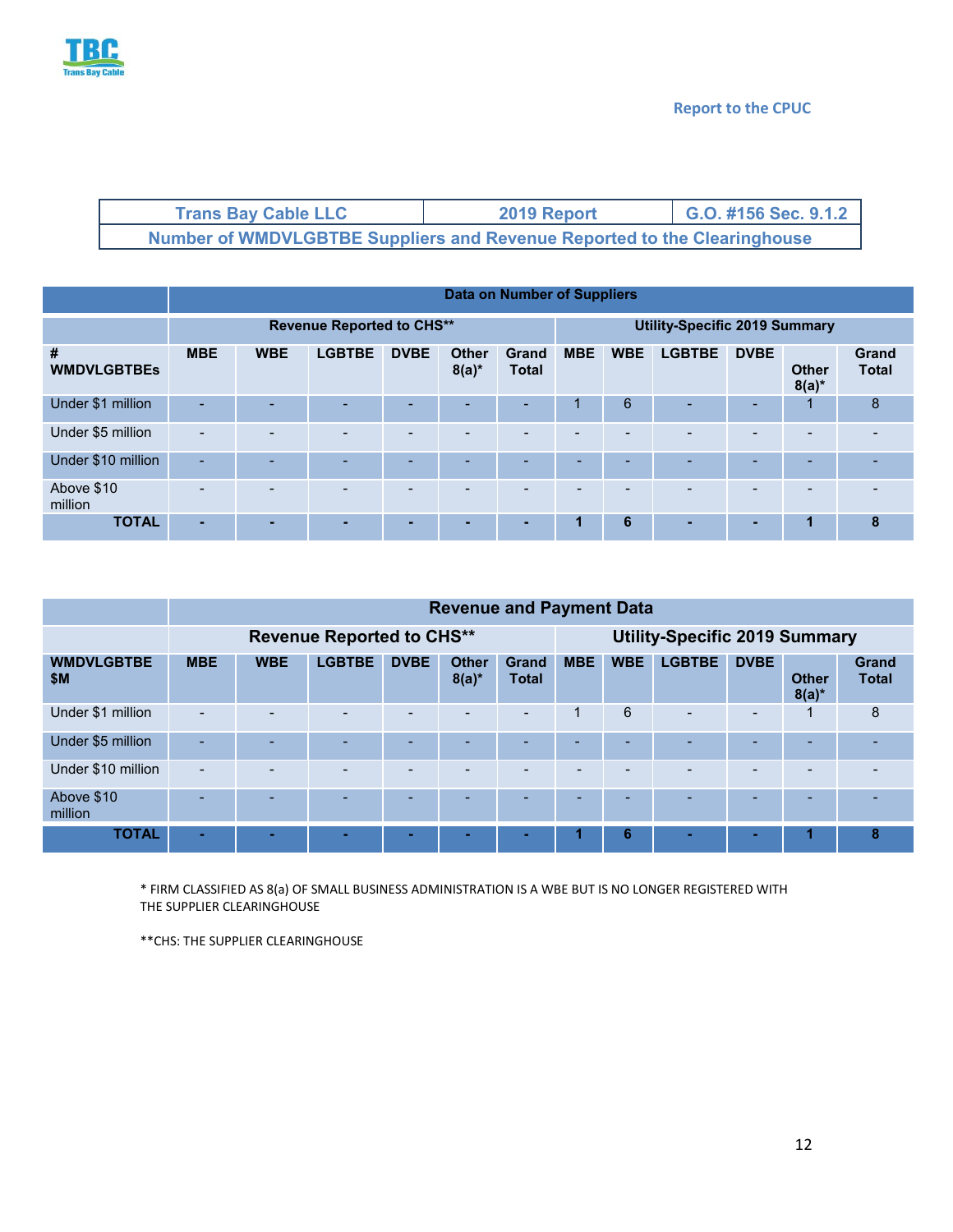

| <b>Trans Bay Cable LLC</b>                    | 2019 Report | G.O. #156 Sec. 9.1.2 |
|-----------------------------------------------|-------------|----------------------|
| <b>WMDVLGBTBEs with CA Majority Workforce</b> |             |                      |

TBC does not have sufficient information to report on whether the majority of the workforce of its WMDVLGBTBEs are working in California. However, TBC does note that the overwhelming majority of its WMDVLGBTBE vendors are based in California.

#### **9.1.3 Itemization of WMDVLGBTBE Program Expenses**

| <b>Trans Bay Cable LLC</b>         | 2019 Report | G.O. #156 Sec. 9.1.3 |  |  |  |  |  |
|------------------------------------|-------------|----------------------|--|--|--|--|--|
| <b>WMDVLGBTBE Program Expenses</b> |             |                      |  |  |  |  |  |

While expenses may have been incurred for activities in support of GO 156, such expenses are not tracked by the company and none of the expenses, if any, would be solely attributable to those activities. A variety of TBC employees contribute to TBC's Program, in particular the members of the Legal Department and Operations Department.

| <b>Expense Category</b>        | <b>Year (Actual)</b> |
|--------------------------------|----------------------|
| Wages                          |                      |
| <b>Other Employee Expenses</b> |                      |
| <b>Program Expenses</b>        |                      |
| <b>Reporting Expenses</b>      |                      |
| Training                       |                      |
| Consultants                    |                      |
| Other                          |                      |
| Total                          |                      |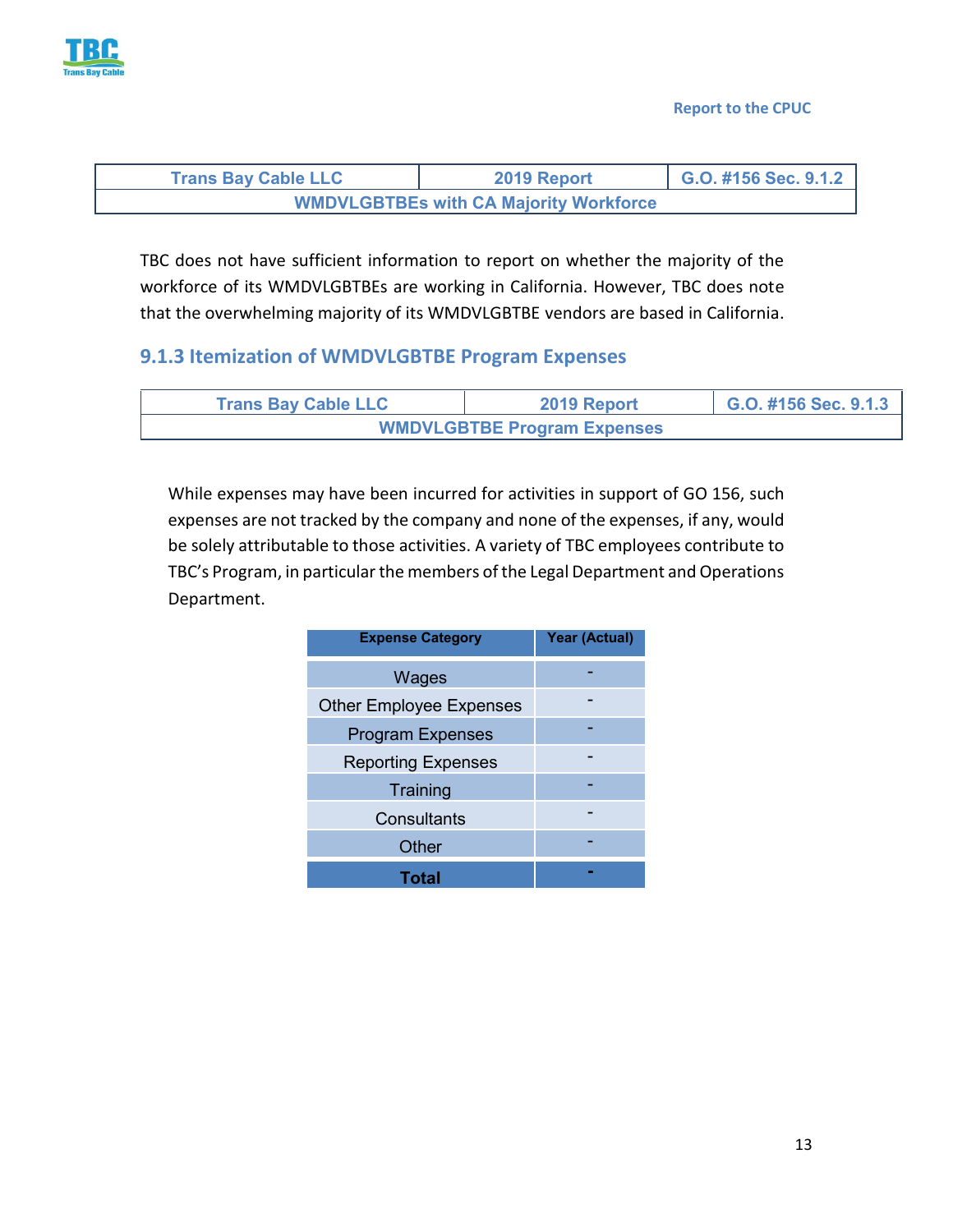

#### <span id="page-14-0"></span>**9.1.4 Progress in Meeting or Exceeding Set Goals**

| <b>Trans Bay Cable LLC</b>                        | 2019 Report | G.O. #156 Sec. 9.1.4 |  |  |
|---------------------------------------------------|-------------|----------------------|--|--|
| <b>Progress in Meeting or Exceeding Set Goals</b> |             |                      |  |  |

TBC did not meet its 2019 WMDVLGBTBE Procurement Goals, coming in at 1.39% while its target goal was 4.5%. 2019 marks the first time in four years where TBC did not reach or exceed its overall target annual goal. TBC notes that while its total diversity spend increased in 2016 and 2017, the overwhelming majority of that spend was driven by atypical non-recurring projects which were awarded to one diverse business enterprise. In 2019, procurement did increase but the procurement was driven by spend particular to TBC's Facility, which utilizes proprietary HVDC technology developed by Siemens and submarine cabling by Prysmian. Additionally, as stated earlier, a number of the Project's vendors are on long term contracts, some existing since development of the Project or are specialized vendors particularly suited to meet the Project's needs. As a result, procurement with Siemens, Prysmian and other specialized or long-term vendors generally take up a significant portion of TBC's procurement budget.

Additionally, in July 2019, TBC became an indirect subsidiary of NextEra Energy Transmission, LLC. As a result, TBC's procurement converted to management by a centralized procurement office which processes procurement needs for TBC and many of its new affiliates. As TBC transitions and integrates into this new procurement schema, certain information may not available or tracked with sufficient granularity to providing a more fulsome view of procurement.

It should be noted that TBC's cumulative WMDVLGBTBE spend is higher than reported, as some vendors were not certified by the Supplier Clearinghouse; and therefore, those amounts could not be included in TBC's 2019 totals. Nevertheless, TBC continues to encourage and offer assistance to all vendors who meet the qualifications of the Supplier Clearinghouse to apply for certification. The Company was successful in having one vendor become Supplier Clearinghouse certified in 2018 and continued to utilized that vendor in 2019.

If all WMDVLGBTBEs used by TBC were certified, TBC would have increased its 2019 WMDVLGBTBE Procurement Results from \$302,543 to \$497,941, thereby increasing the overall percentage from 1.39% to 2.29%.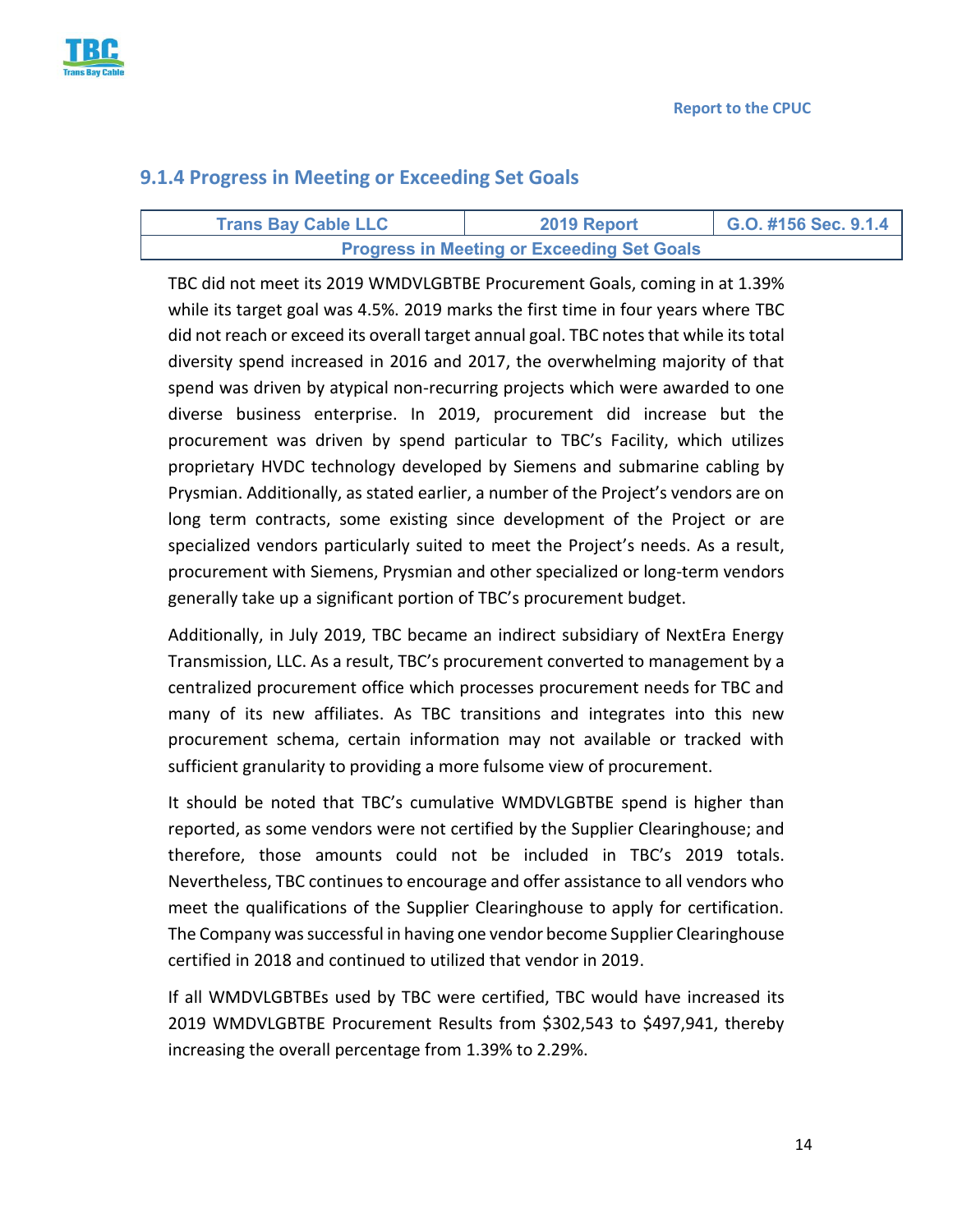

| <b>Trans Bay Cable LLC</b>                  | 2019 Report |              | G.O. #156 Sec. 9.1.4 |  |  |  |  |
|---------------------------------------------|-------------|--------------|----------------------|--|--|--|--|
| <b>WMDVLGBTBE Results and Goals</b>         |             |              |                      |  |  |  |  |
| <b>Category</b>                             |             | 2019 Results | 2019 Goals           |  |  |  |  |
| <b>Minority Men</b>                         |             |              |                      |  |  |  |  |
| <b>Minority Women</b>                       |             |              |                      |  |  |  |  |
| Minority Business Enterprise (MBE)          |             | 0.04%        | 2.00%                |  |  |  |  |
| Female Business Enterprise (WBE)            |             | 1.35%        | 3.00%                |  |  |  |  |
| <b>LGBT Business Enterprise (LGBTBE)</b>    |             |              |                      |  |  |  |  |
| Disabled Veteran Business Enterprise (DVBE) |             |              | 0.5%                 |  |  |  |  |
| <b>TOTAL WMDVLGBTBE</b>                     |             | 1.39%        | 4.5%                 |  |  |  |  |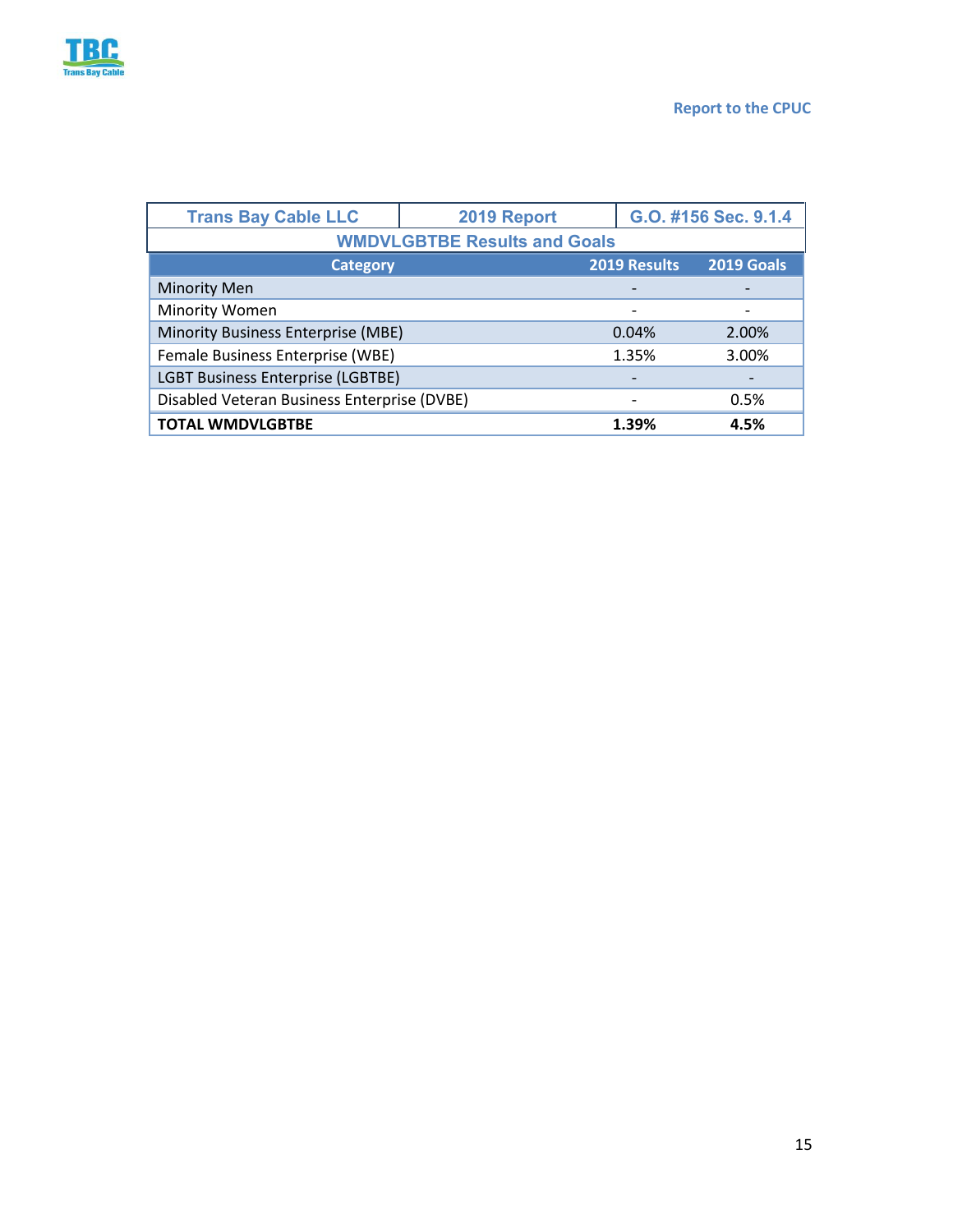





\* Column reflects TBC's WMDVLGBTBE spend if the additional eligible vendors were registered with the CPUC.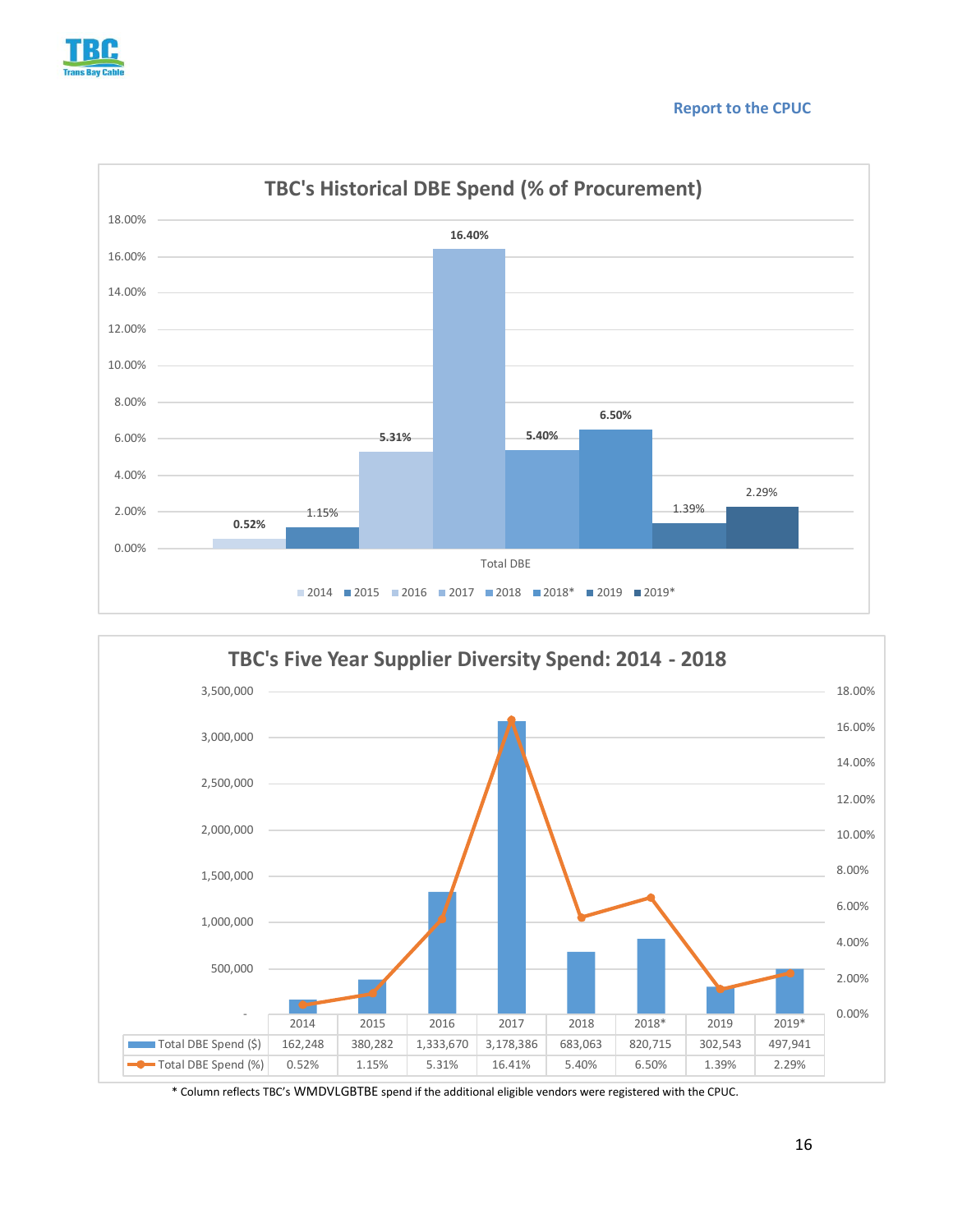**Report to the CPUC**



#### **9.1.5 Summary of Prime Contractor Utilization of WMDVLGBTBE Subcontractors**

| <b>Trans Bay Cable LLC</b>                                       | 2019 Report | G.O. #156 Sec. $9.1.5$ |  |  |  |  |  |
|------------------------------------------------------------------|-------------|------------------------|--|--|--|--|--|
| <b>Prime Contractor Utilization of WMDVLGBTBE Subcontractors</b> |             |                        |  |  |  |  |  |

In 2019, TBC continued to encourage all of its Prime Contractors to utilize WMDVLGBTBE subcontractors. TBC's Responsible Vendor section of its Purchase Order Terms and Conditions states:

"In connection with the performance of work under this Agreement, Seller [or Contractor or Vendor] agrees to operate in an ethical and socially responsible manner which means that Seller [or Contractor or Vendor]… engages and includes Female, minority, disabled veterans, lesbian, gay, bisexual and transgender business enterprises for subcontracting opportunities when feasible."

Additionally, agreements for services contain the following language:

"Contractor recognizes that TBC is a California public utility that participates in the California Public Utilities Commission ("CPUC")'s initiative to increase the utilization of woman, minority, service-disabled veterans, lesbian, gay, bisexual and transgendered owned businesses in accordance with the CPUC's General Order No. 156. As such, when seeking bids for subcontracts, TBC strongly encourages Contractor to recruit and utilize businesses that are *registered* with the CPUC-supervised Supplier Clearinghouse. TBC directs Contractor to the Supplier Clearinghouse (*www.thesupplierclearinghouse.com*) for a database of potential subcontractors and further information. Contractor may seek assistance from TBC in connection with accessing the Supplier Clearinghouse and recruitment of the businesses referenced above. Contractor is also strongly encouraged to set a goal for the percentage of subcontracting opportunities awarded to businesses owned by women, minorities, service-disabled veterans, lesbian, gay, bisexual and transgendered persons."

This language is also replicated in contracts utilized by centralized procurement when seeking products and services for TBC.

For 2019, TBC had \$177,258 of reportable spend in subcontracts with CPUC-Supplier Clearinghouse-registered business enterprises.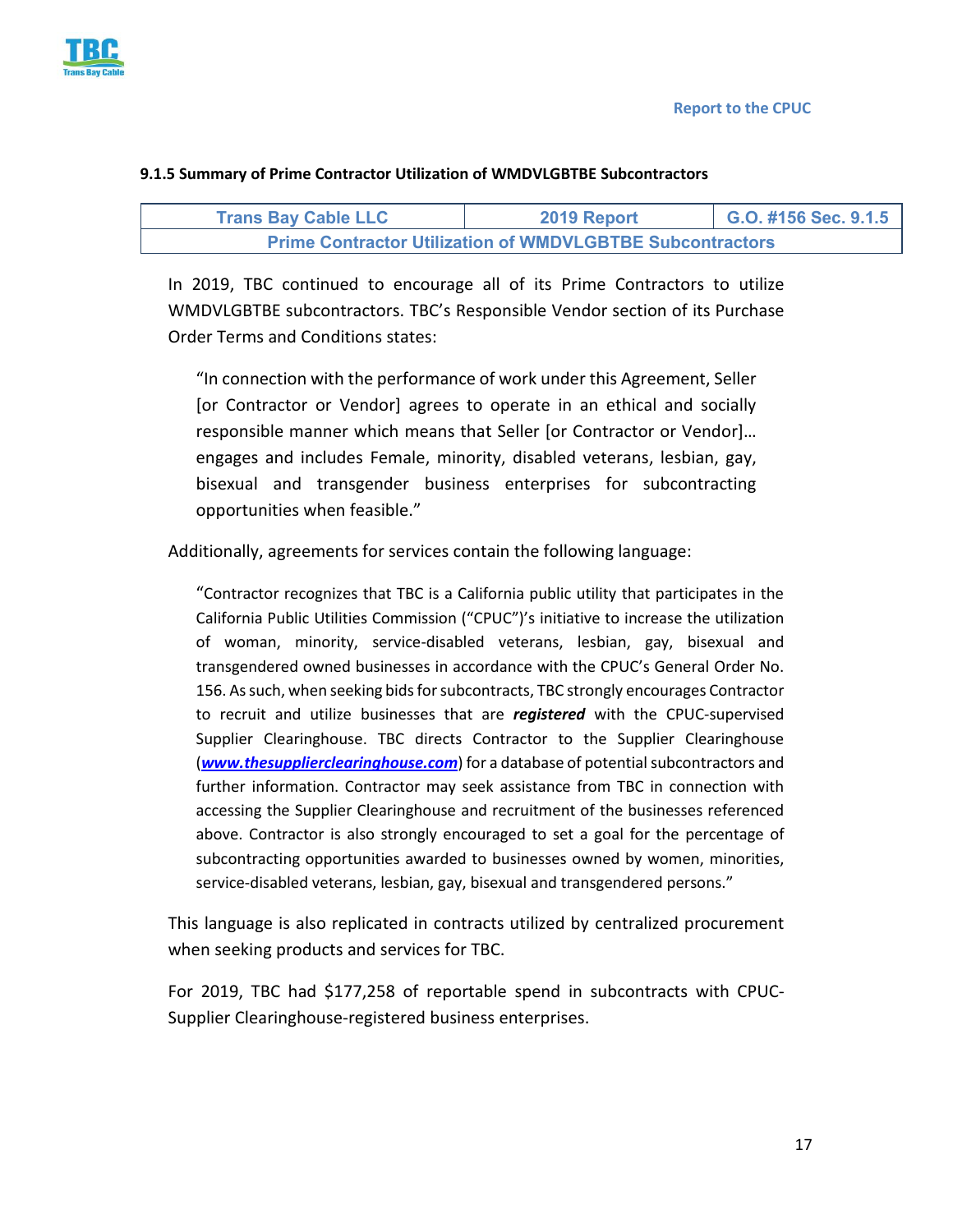

#### **Report to the CPUC**

| <b>Trans Bay Cable LLC</b>                                                  | 2019 Report | G.O. #156 Sec. 9.1.5 |  |  |  |  |  |
|-----------------------------------------------------------------------------|-------------|----------------------|--|--|--|--|--|
| <b>Summary of Prime Contractor Utilization of WMDVLGBTBE Subcontractors</b> |             |                      |  |  |  |  |  |

|                   | <b>Minority</b><br><b>Male</b> | <b>Minority</b><br>Female | <b>Minority</b><br><b>Business</b><br><b>Enterprise</b><br>(MBE) | Women<br><b>Business</b><br><b>Enterprise</b><br>(WBE) | Lesbian,<br>Gay,<br>'Bisexual,<br>Transgender<br><b>Business</b><br><b>Enterprise</b><br>(LGBTBE) | <b>Disabled</b><br><b>Veterans</b><br><b>Business</b><br><b>Enterprise</b><br>(DVBE) | Other<br>$8(a)^{*}$ | <b>TOTAL</b><br><b>WMDVLGBTBE</b> |
|-------------------|--------------------------------|---------------------------|------------------------------------------------------------------|--------------------------------------------------------|---------------------------------------------------------------------------------------------------|--------------------------------------------------------------------------------------|---------------------|-----------------------------------|
| Direct \$         | -                              |                           |                                                                  | \$123,685                                              | ٠                                                                                                 | $\overline{\phantom{a}}$                                                             | \$1,600             | \$125,285                         |
| Subcontracting \$ |                                | \$9,728                   | $\blacksquare$                                                   | \$167,530                                              | $\overline{\phantom{a}}$                                                                          | $\overline{\phantom{0}}$                                                             |                     | \$177,258                         |
| Total \$          | ٠                              | \$9,728                   |                                                                  | \$291,215                                              | ٠                                                                                                 |                                                                                      | \$1,600             | \$302,543                         |

| Direct %         | $\sim$                   | $\sim$   | ۰.     | $0.57\%$ | $\sim$                   |   | >0.01 | $0.58\%$ |
|------------------|--------------------------|----------|--------|----------|--------------------------|---|-------|----------|
| Subcontracting % | . .                      | 0.04%    | $\sim$ | $0.77\%$ | $\overline{\phantom{0}}$ | - | -     | 0.81%    |
| <b>Total %</b>   | $\overline{\phantom{a}}$ | $0.04\%$ | ۰.     | $1.34\%$ | ٠                        |   | >0.01 | 1.39%    |

Net Procurement \$21,755,676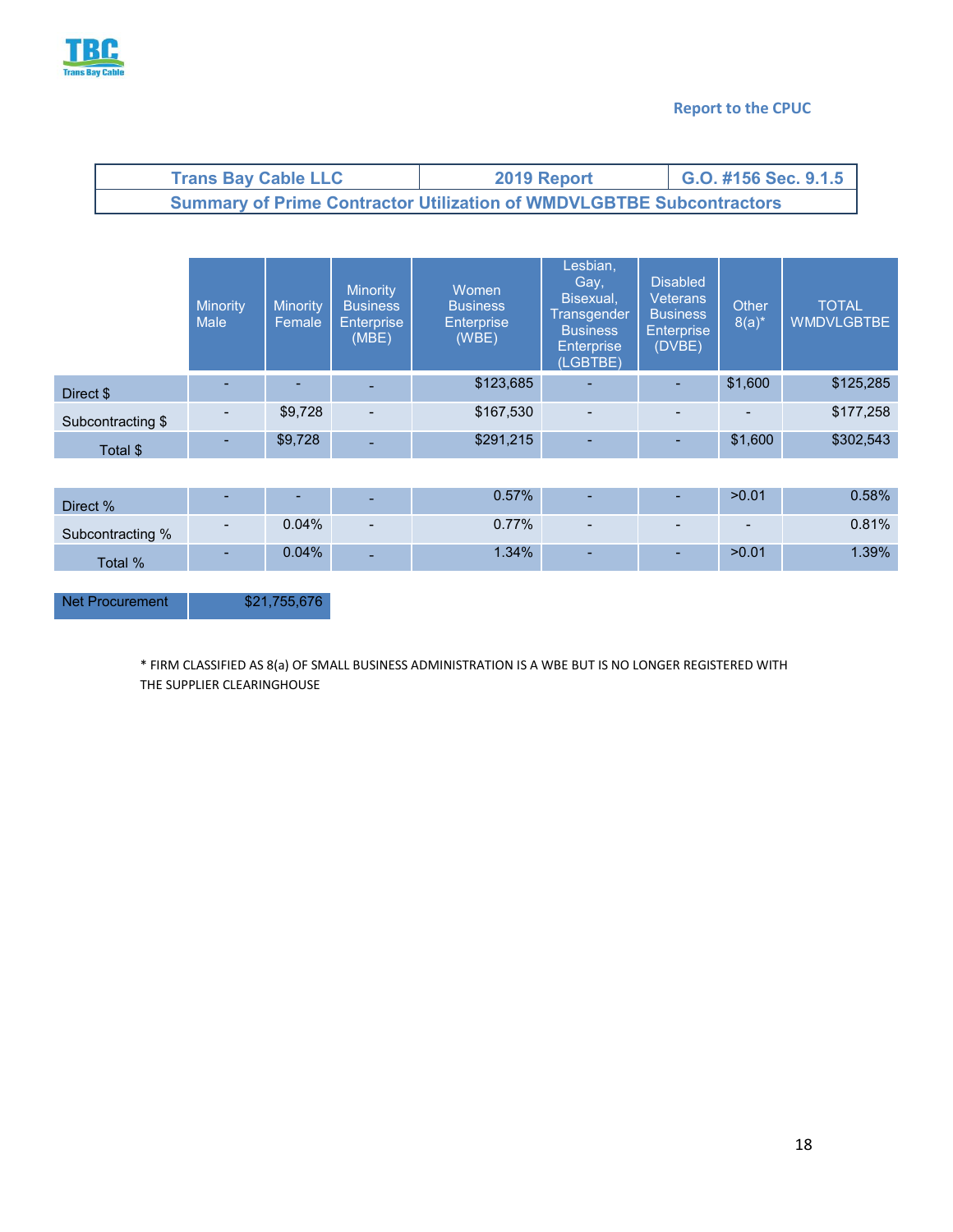

# <span id="page-19-0"></span>**9.1.6 WMDVLGBTBE Complaints Received**

| <b>Trans Bay Cable LLC</b>                                       | 2019 Report | G.O. #156 Sec. 9.1.6 |  |  |  |  |  |
|------------------------------------------------------------------|-------------|----------------------|--|--|--|--|--|
| <b>List of WMDVLGBTBE Complaints Received and Current Status</b> |             |                      |  |  |  |  |  |

TBC did not receive any WMDVLGBTBE complaints in 2019.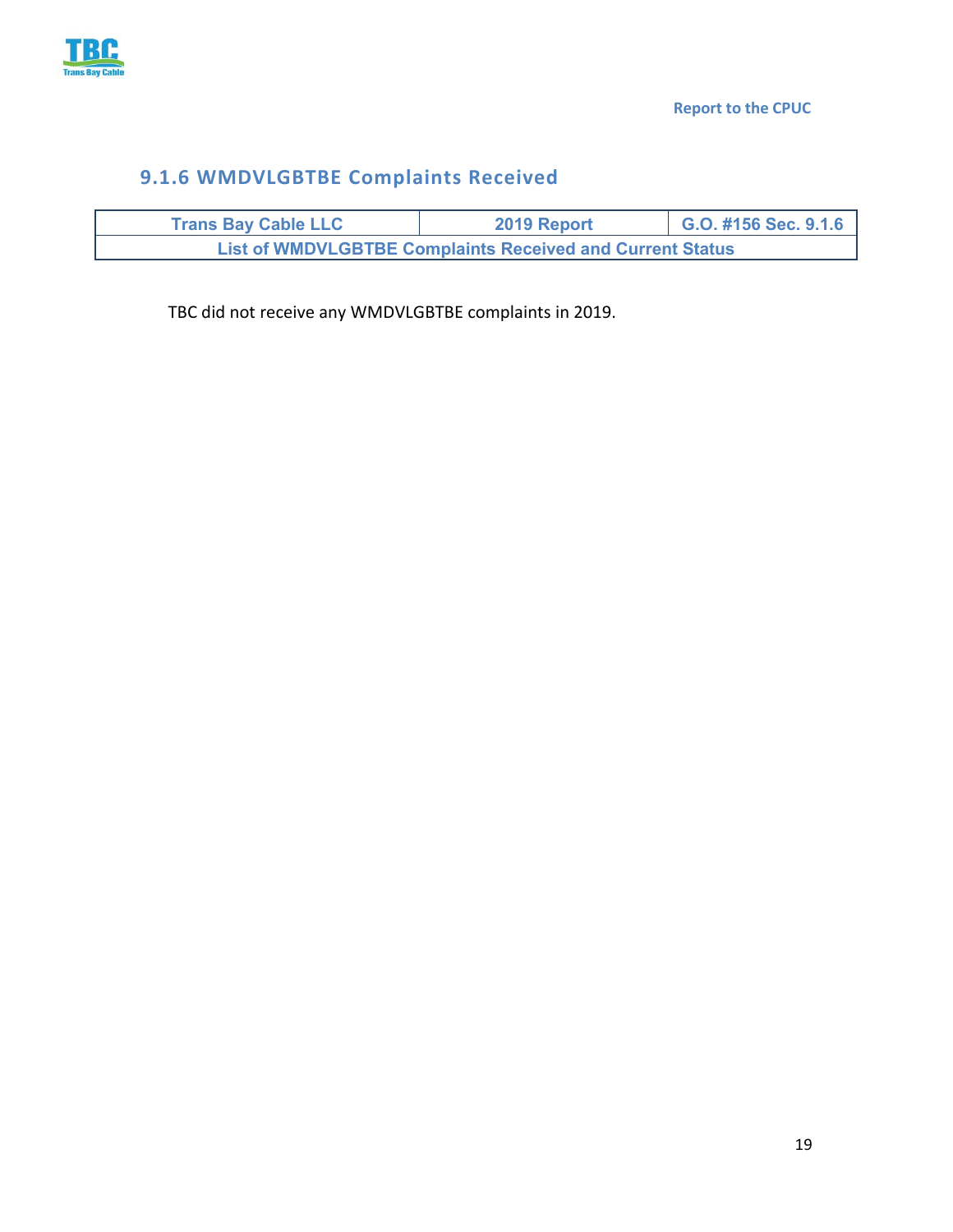

#### <span id="page-20-0"></span>**9.1.7 Recruitment Efforts in Underutilized Areas**

| <b>Trans Bay Cable LLC</b> | 2019 Report                                                                  | G.O. #156 Sec. 9.1.7 |
|----------------------------|------------------------------------------------------------------------------|----------------------|
|                            | <b>Efforts to Recruit WMDVLGBTBE Suppliers in Low Utilization Categories</b> |                      |

TBC recognizes the importance of increasing WMDVLGBTBE utilization in areas with traditionally low representation in the utility industry, such as legal, financial and business consulting services. For 2019, TBC has identified a total of \$846,334 on services by traditionally underrepresented groups in the areas of legal, financial and business consulting services. TBC notes that actual spend may be higher than \$846,334 but in some cases either specific rates for diverse persons were not available or work performed was not on a time and materials basis.

<span id="page-20-1"></span>TBC strives to develop and maintain relationships with diverse attorneys at majority-owned law firms. In 2019, TBC spent \$258,385 with diverse attorneys at majority-owned law firms.

|                            |                              | <b>Diverse Attorneys</b><br>at Majority-owned<br><b>Law Firm Spend</b> |
|----------------------------|------------------------------|------------------------------------------------------------------------|
| Minority                   | Asian-Pacific                | \$897                                                                  |
| Male                       | African-American             |                                                                        |
|                            | Hispanic                     |                                                                        |
|                            | Native American              |                                                                        |
|                            | Other                        |                                                                        |
|                            | <b>Total Minority Male</b>   | \$897                                                                  |
| Minority                   | Asian-Pacific                |                                                                        |
| Female                     | African-American             |                                                                        |
|                            | Hispanic                     |                                                                        |
|                            | <b>Native American</b>       |                                                                        |
|                            | Other                        |                                                                        |
|                            | <b>Total Minority Female</b> |                                                                        |
| <b>Total Minority</b>      |                              | \$897                                                                  |
| Female                     |                              | \$258,385                                                              |
| <b>TOTAL DIVERSE SPEND</b> |                              | \$259,282                                                              |

# Legal Services Billed in 2019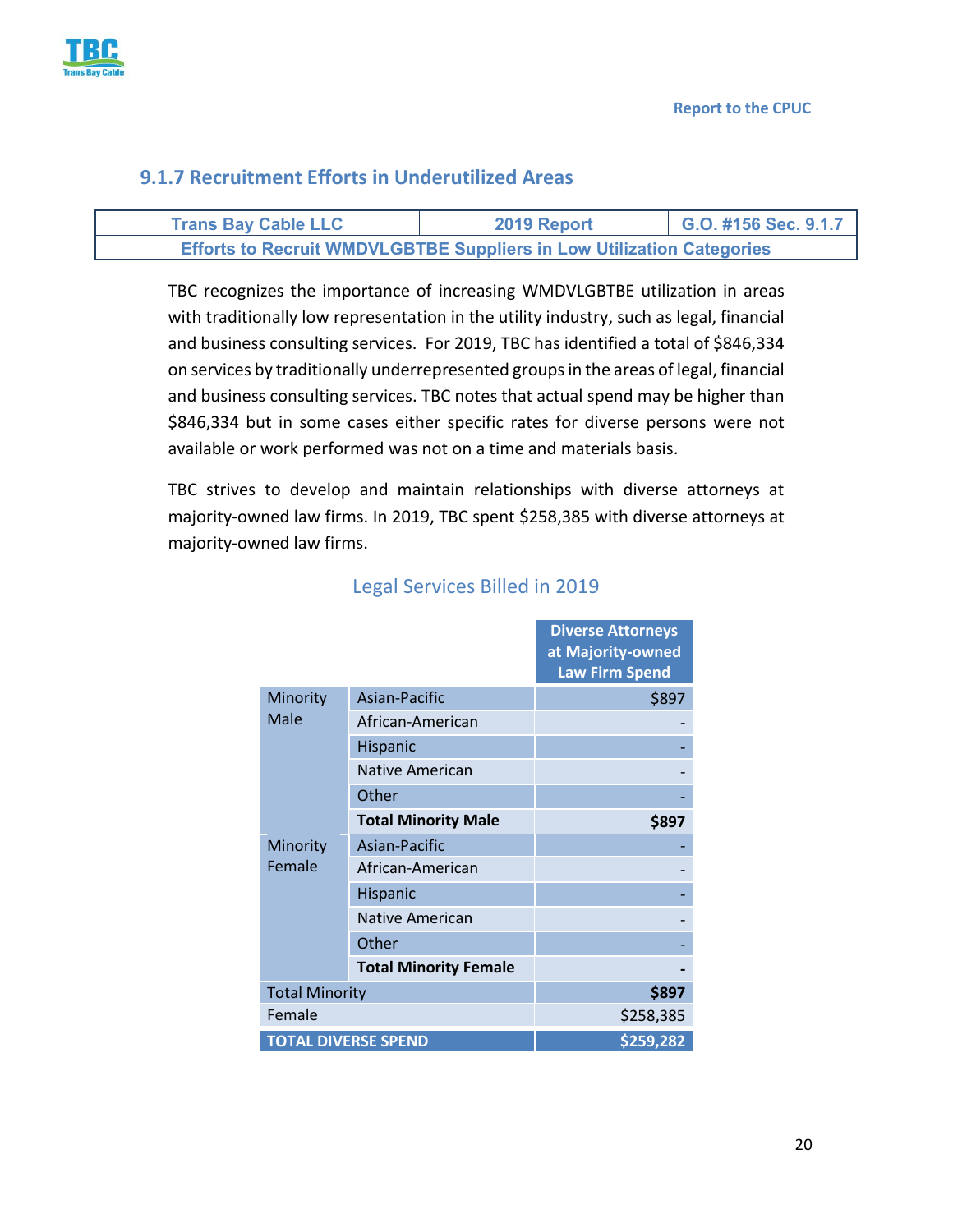

<span id="page-21-0"></span>TBC is also committed to utilizing women and minorities in the financial services sector. TBC's total spending on underrepresented persons in the financial services sector for 2019 was \$331,447.

|                                    |                        | <b>Diverse Spend with</b><br><b>Majority-owned</b><br><b>Financial Services</b> |
|------------------------------------|------------------------|---------------------------------------------------------------------------------|
| <b>Minority Male</b>               | Asian-Pacific          | \$112,119                                                                       |
|                                    | African-American       |                                                                                 |
|                                    | <b>Hispanic</b>        |                                                                                 |
|                                    | <b>Native American</b> |                                                                                 |
|                                    | Other                  |                                                                                 |
|                                    | Unclassified           |                                                                                 |
| Minority                           | Asian-Pacific          | \$135,273                                                                       |
| Female                             | African-American       |                                                                                 |
|                                    | <b>Hispanic</b>        |                                                                                 |
|                                    | <b>Native American</b> |                                                                                 |
|                                    | Other                  |                                                                                 |
|                                    | Unclassified           |                                                                                 |
| <b>Unclassified Minority Spend</b> |                        | *\$18,976                                                                       |
| <b>Total Minority</b>              |                        | \$30,094                                                                        |
| Female                             |                        | \$65,079                                                                        |
| <b>TOTAL DIVERSE SPEND</b>         |                        | \$331,447                                                                       |

# Financial Services Billed in 2019

\*Minority spend was not classified by gender or ethnic group.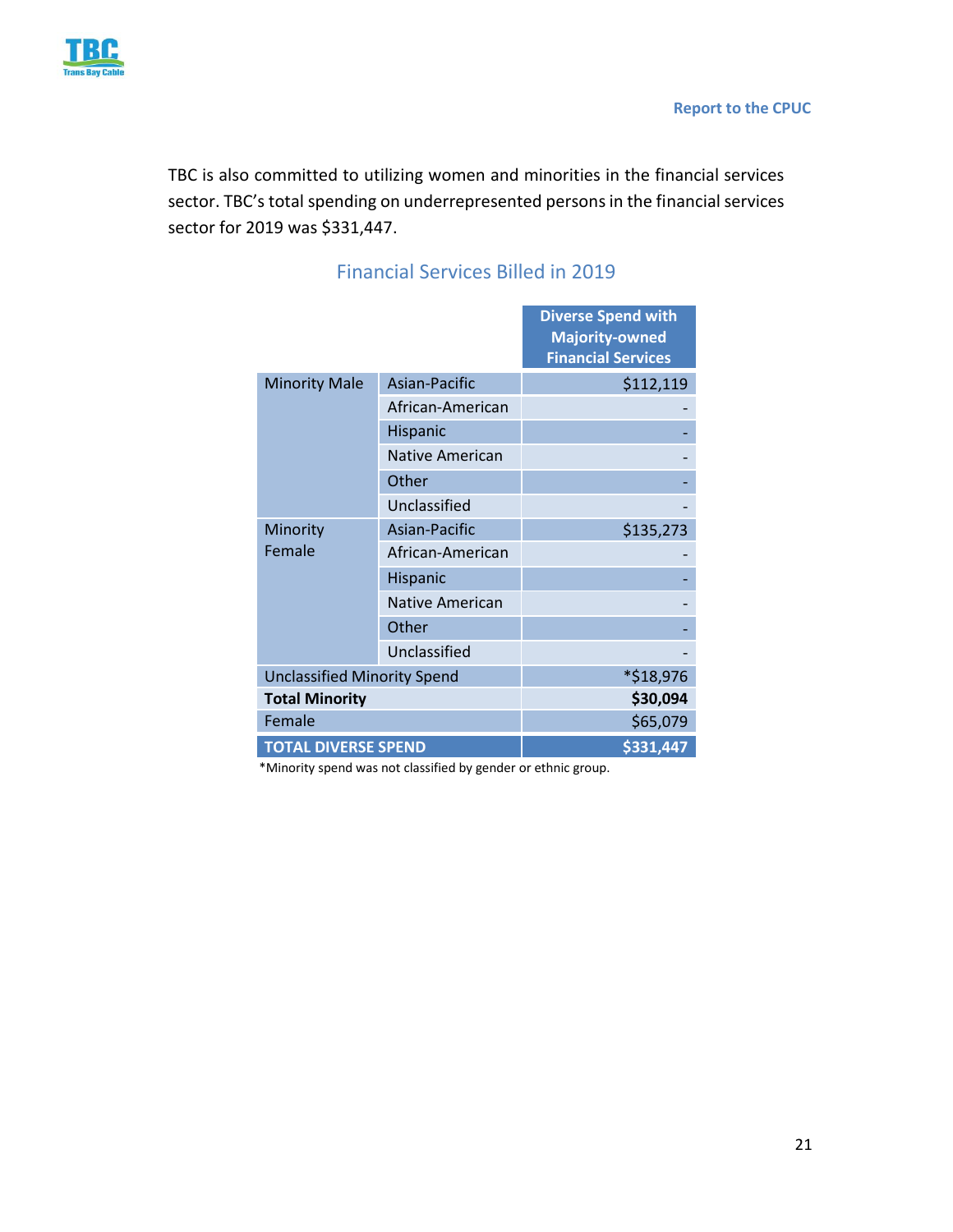

TBC also utilized traditionally underrepresented persons in the Business Consulting Services sector which TBC categorizes as includes business, compliance, information technology and engineering consulting services. TBC spent \$255,605 utilizing the services of traditionally underrepresented groups at majority-owned businesses which provide Business Consulting Services.

|                                    |                        | <b>Diverse Spend with</b><br><b>Majority-owned</b><br><b>Business Consulting</b><br><b>Services</b> |
|------------------------------------|------------------------|-----------------------------------------------------------------------------------------------------|
| <b>Minority Male</b>               | Asian-Pacific          | \$117,221                                                                                           |
|                                    | African-American       |                                                                                                     |
|                                    | Hispanic               |                                                                                                     |
|                                    | Native American        |                                                                                                     |
|                                    | Other                  |                                                                                                     |
| Minority                           | Asian-Pacific          | \$10,129                                                                                            |
| Female                             | African-American       |                                                                                                     |
|                                    | <b>Hispanic</b>        |                                                                                                     |
|                                    | <b>Native American</b> |                                                                                                     |
|                                    | Other                  |                                                                                                     |
| <b>Unclassified Minority Spend</b> |                        |                                                                                                     |
| <b>Total Minority</b>              |                        | \$127,350                                                                                           |
| Female                             |                        | \$110,861                                                                                           |
| <b>TOTAL DIVERSE SPEND</b>         |                        | \$255,605                                                                                           |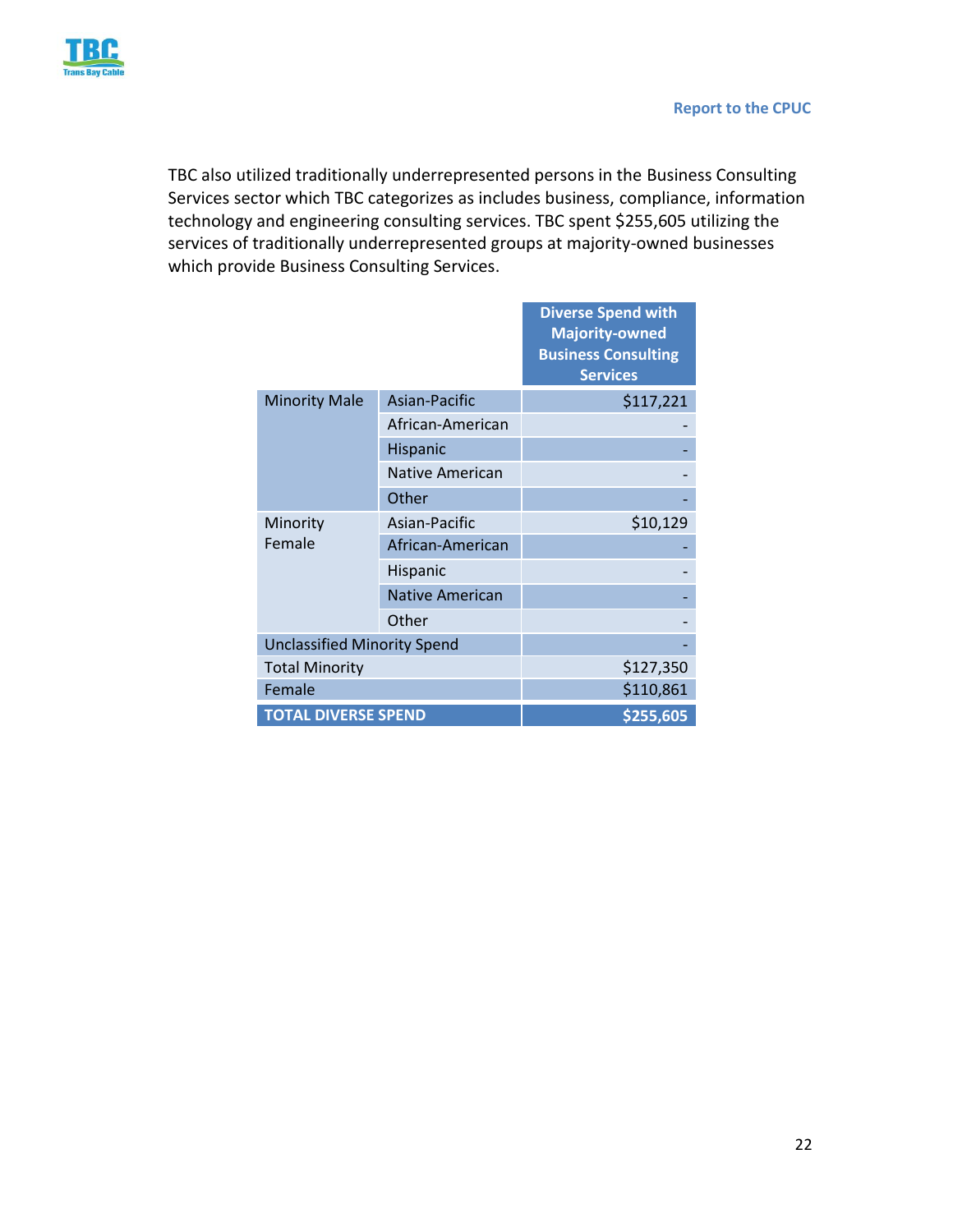

#### <span id="page-23-0"></span>**9.1.11 WMDVLGBTBE Fuel Procurement**

| <b>Trans Bay Cable LLC</b>         | 2019 Report | G.O. #156 Sec. 9.1.11 |
|------------------------------------|-------------|-----------------------|
| <b>WMDVLGBTBE Fuel Procurement</b> |             |                       |

TBC only engages in electric transmission and thus fuel or energy procurement is not a part of TBC's normal core business. TBC does however maintain emergency generators on site which are designated for use in emergency situations and therefore are not operated during the normal course of business. TBC also maintains some other standby equipment for use with cable maintenance which utilizes fuel. TBC purchases the limited quantities of fuel needed to maintain its emergency generators and other standby equipment from a woman-owned business enterprise (WBE) and has done so since 2016. In 2019, TBC spent \$593 in fuel procurement, the entire sum of which was spent with this WBE.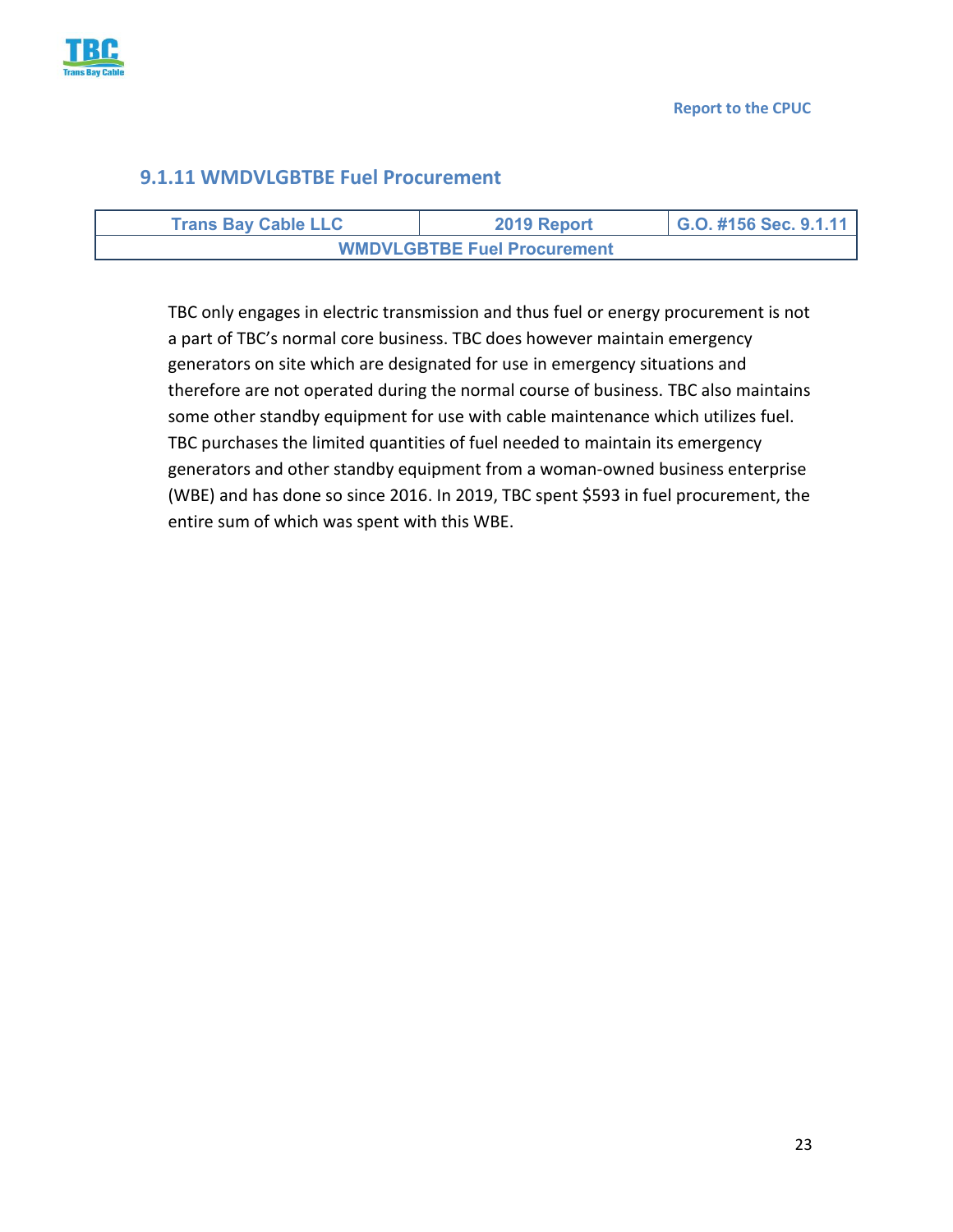

# <span id="page-24-0"></span>2020 Annual Plan

# <span id="page-24-1"></span>**10.1.1 WMDVLGBTBE Short-, Mid-, and Long-Term Goals**

| <b>Trans Bay Cable LLC</b> | 2019 Report                                              | G.O. #156 Sec. 10.1.1 |
|----------------------------|----------------------------------------------------------|-----------------------|
|                            | <b>WMDVLGBTBE Annual SHORT, MID, AND LONG-TERM Goals</b> |                       |

As a small, single asset utility with a unique facility that operates with proprietary technology, it is challenging for TBC to provide specific procurement goals as needs vary drastically from year to year. Additionally, TBC notes that while its diversity spend increased in 2016 and 2017, the overwhelming majority of that spend was driven by atypical non-recurring projects. In 2019, procurement driven by needs specifically connected to TBC's unique facility resulted in most procurement awards going to Siemens, Prysmian and specialized vendors. As stated throughout the report, the developers of the Project's technology and associated long term contracts take up a significant portion of TBC's procurement budget. However, TBC was able to increase it spend with services of traditionally underrepresented groups at majority-owned business enterprises. Additionally, as TBC changed indirect ownership mid-year, its procurement needs are now managed by a centralized procurement office which conducts procurement for TBC and many of its new affiliates. TBC anticipates that while it will have access to a wider pool of diverse-owned businesses, a number of such business may not be registered in the Supplier Clearinghouse. It is unclear how this may affect TBC's Supplier Clearinghouse-certified procurement and in turn program performance going forward. However, as shown in this report, TBC is committed to continuing efforts to employ the services of diverse and traditionally underrepresented groups and business; and increasing competitiveness in sourcing products and opportunities when and where they arise. Based on the foregoing, TBC's 2020 WMDVLGBTBE program goals are stated below:

#### <span id="page-24-2"></span>2020 Strategic Program Goals

| <b>Short-, Mid-, and Long-Term Goals</b> | <b>Short Term</b><br>(2020) | <b>Mid Term</b><br>(2022) | <b>Long Term</b><br>(2024) |
|------------------------------------------|-----------------------------|---------------------------|----------------------------|
| Minority Business Enterprise (MBE)       | 1%                          | 2%                        | 2.5%                       |
| Female Business Enterprise (WBE)         | 3%                          | 4%                        | 4.5%                       |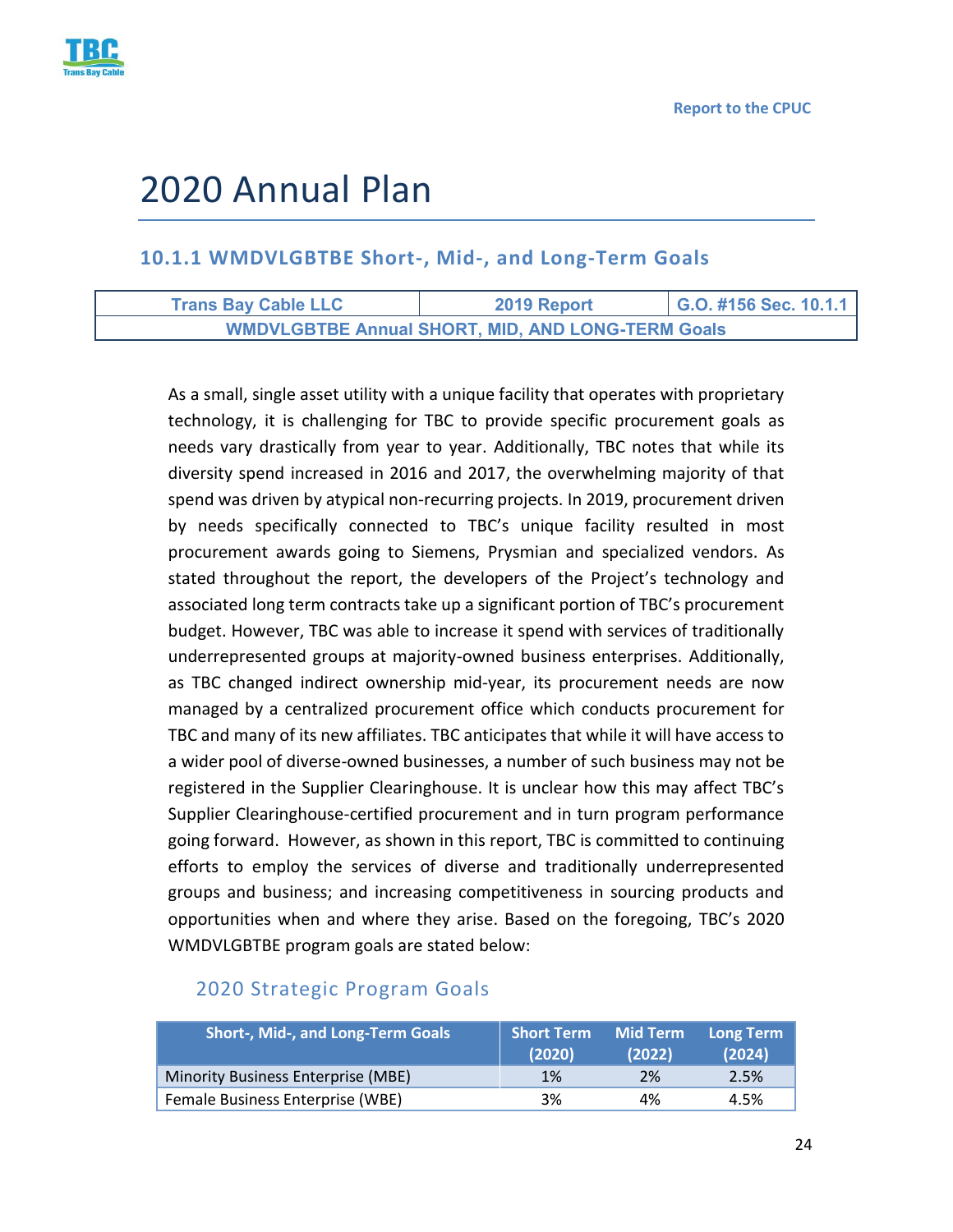

#### **Report to the CPUC**

| Disabled Veteran Business Enterprise (DVBE) |            | 0.5% | 0.5% |
|---------------------------------------------|------------|------|------|
| LGBT Business Enterprise (LBE)              | 0.5        | 0.5% | 1.0% |
| <b>TOTAL WMDVLGBTBE GOAL</b>                | <b>5 %</b> | 7%   | 8.5% |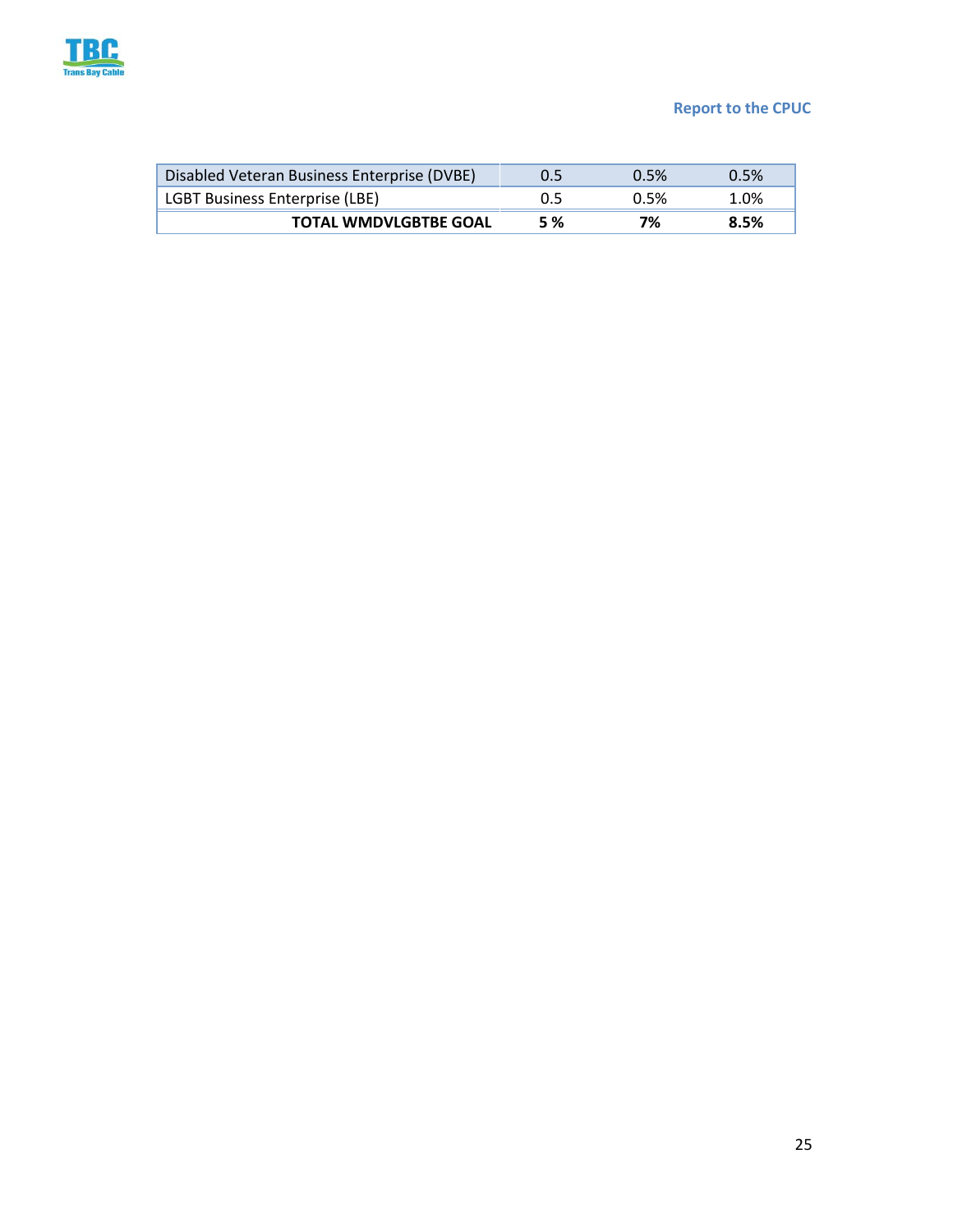

#### <span id="page-26-0"></span>**10.1.2 Planned Program Activities**

| <b>Trans Bay Cable LLC</b>                                              | 2019 Report | G.O. #156 Sec. 10.1.2 |
|-------------------------------------------------------------------------|-------------|-----------------------|
| <b>WMDVLGBTBE Planned Program Activities for the Next Calendar Year</b> |             |                       |

TBC is committed to continue its participation in supplier diversity outreach events in the San Francisco Bay Area. For 2020, TBC's supplier diversity plans include the following strategies to strengthen the Program's results:

# <span id="page-26-1"></span>Planned External Activities

- Participate in local diversity expos, trade-fairs, and conferences
- Attend various CPUC and utility events, workshops, meetings, forums, webinars, conference calls, etc.
- Encourage existing suppliers to participate in the CPUC's supplier diversity program and register with the CPUC.

# <span id="page-26-2"></span>Planned Internal Activities

- Provide training to centralize procurement department on CPUC's GO 156 requirements and TBC's Supplier Diversity Policy
- Utilize tools, such as the Supplier Diversity Clearinghouse, to receive bids from a more diverse group of suppliers
- Further educate employees, management, and prime contractors on policies and processes to strengthen the alignment of strategic sourcing and Supplier Diversity
- Clearly communicate TBC's Supplier Diversity Program to its prime contractors
- Assist prime contractors, when available, in developing their supplier diversity plans and goals
- Maximize participation of diverse suppliers for products and services identified to be competitively bid
- Continue to adopt and follow industry best practices

TBC's WMDVLGBTBE recruitment efforts remain on-going, and TBC will continue its efforts to identify and utilize WMDVLGBTBE suppliers. Recruitment efforts will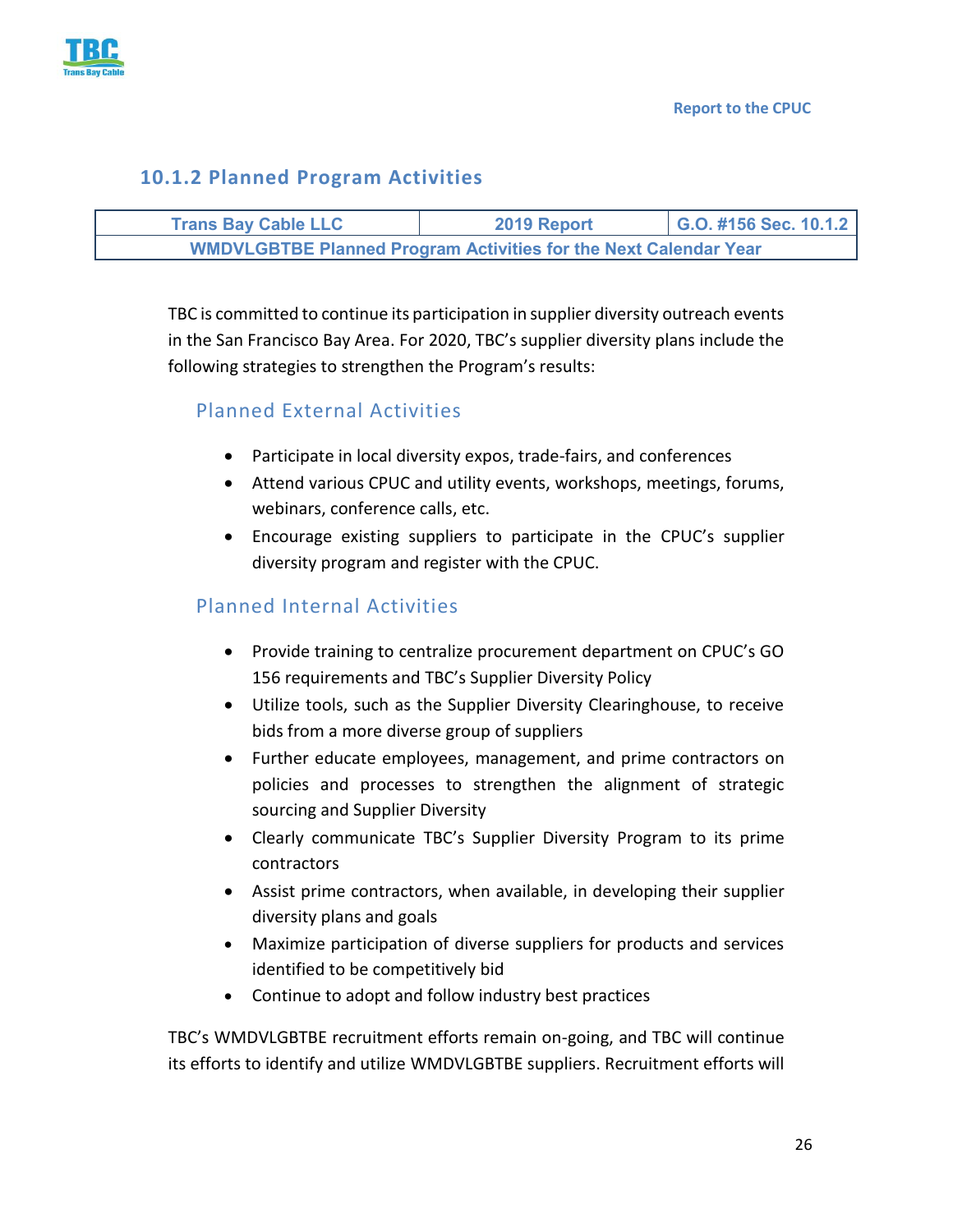

 **Report to the CPUC**

continue through participation at events such as the CPUC's Small Business Expo and other industry events.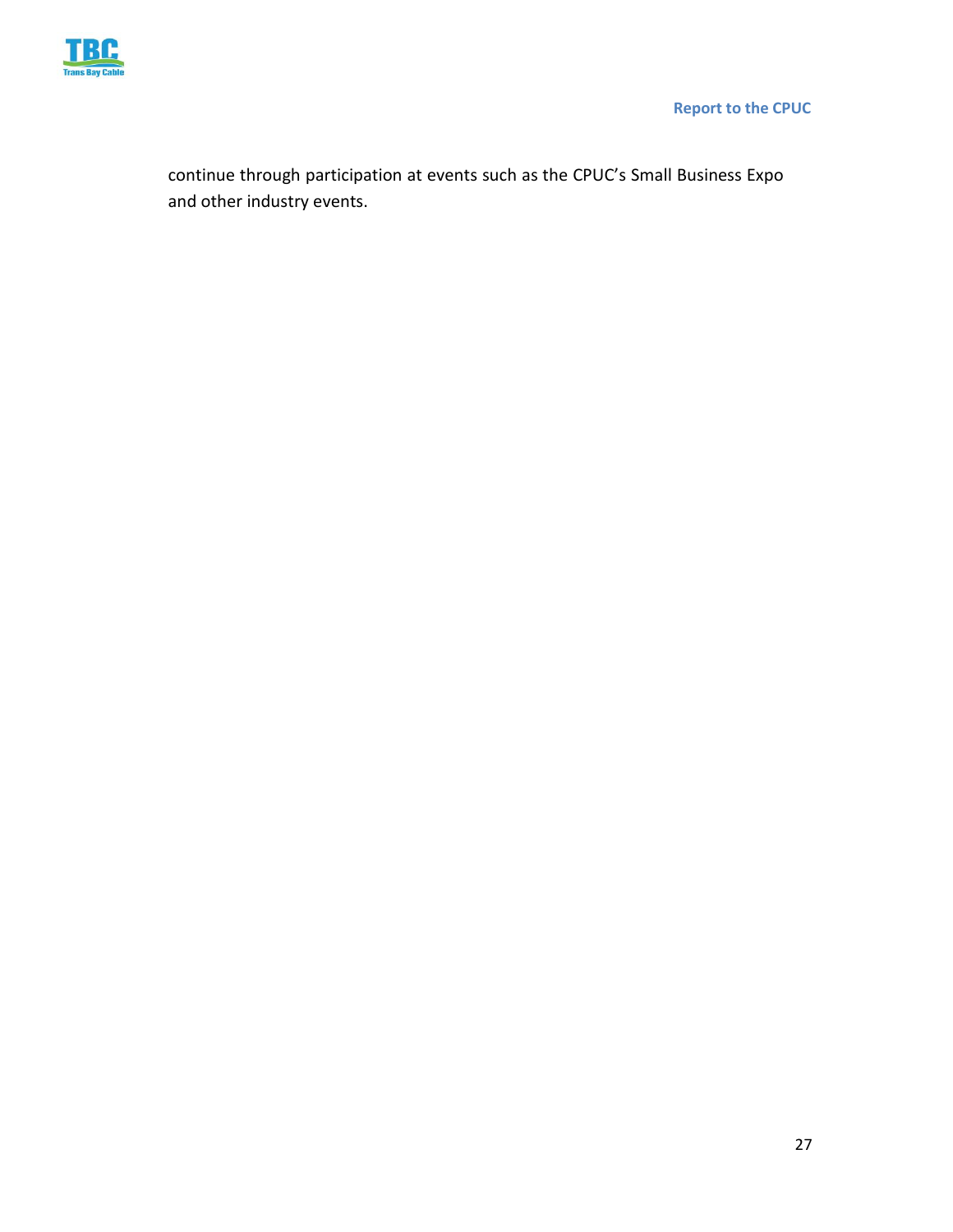

#### <span id="page-28-0"></span>**10.1.3 Recruitment Plans**

| <b>Trans Bay Cable LLC</b>                                                | 2019 Report | G.O. #156 Sec. 10.1.3 |
|---------------------------------------------------------------------------|-------------|-----------------------|
| <b>Plans for Recruiting WMDVLGBTBE Suppliers in Low Utilization Areas</b> |             |                       |

TBC is committed to seeking and recruiting WMDVLGBTBE suppliers in underutilized areas. In 2020, TBC will continue to:

- Utilize TBC's internet site at [http://www.transbaycable.com/contact](http://www.transbaycable.com/contact-us/)[us/,](http://www.transbaycable.com/contact-us/) where suppliers can contact TBC to seek supplier opportunities;
- Partner with leadership in the non-traditional areas to plan and develop strategies for increasing the utilization of diverse suppliers; and
- Execute best practices within our sourcing strategies to identify products and services where diverse suppliers exist, but the company is underutilizing them.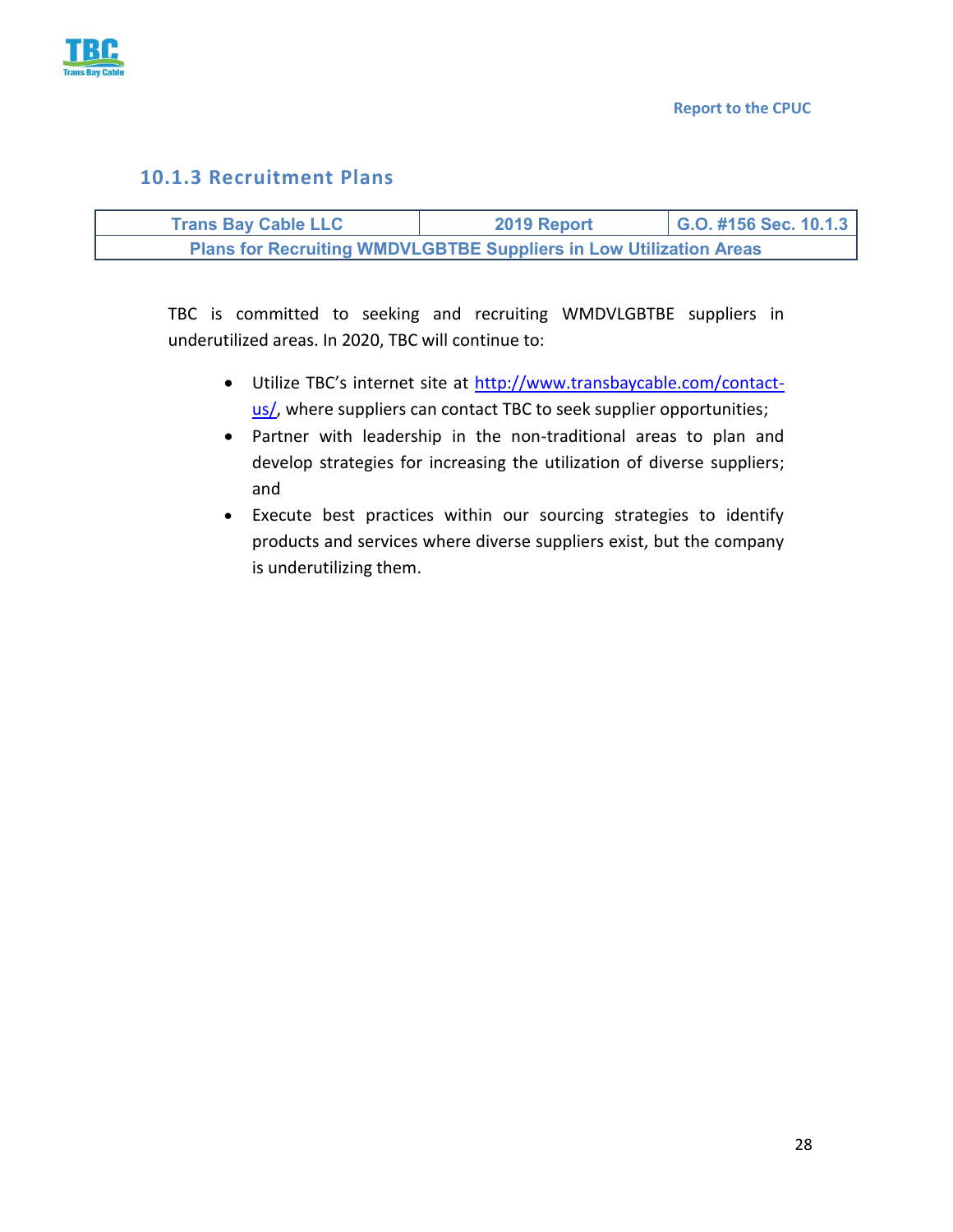

## <span id="page-29-0"></span>**10.1.4 Plans Recruiting WMDVLGBTBE Suppliers**

| <b>Trans Bay Cable LLC</b>                                         | 2019 Report | $\vert$ G.O. #156 Sec. 10.1.4 |
|--------------------------------------------------------------------|-------------|-------------------------------|
| <b>Plans for Recruiting WMDVLGBTBE Suppliers Where Unavailable</b> |             |                               |

TBC is committed to providing encouragement and assistance to vendors that it utilizes that may meet the criteria for Supplier Clearinghouse certification but are not registered. As TBC identifies those vendors, it will provide information on and assistance with the Supplier Clearinghouse enrollment and registration process.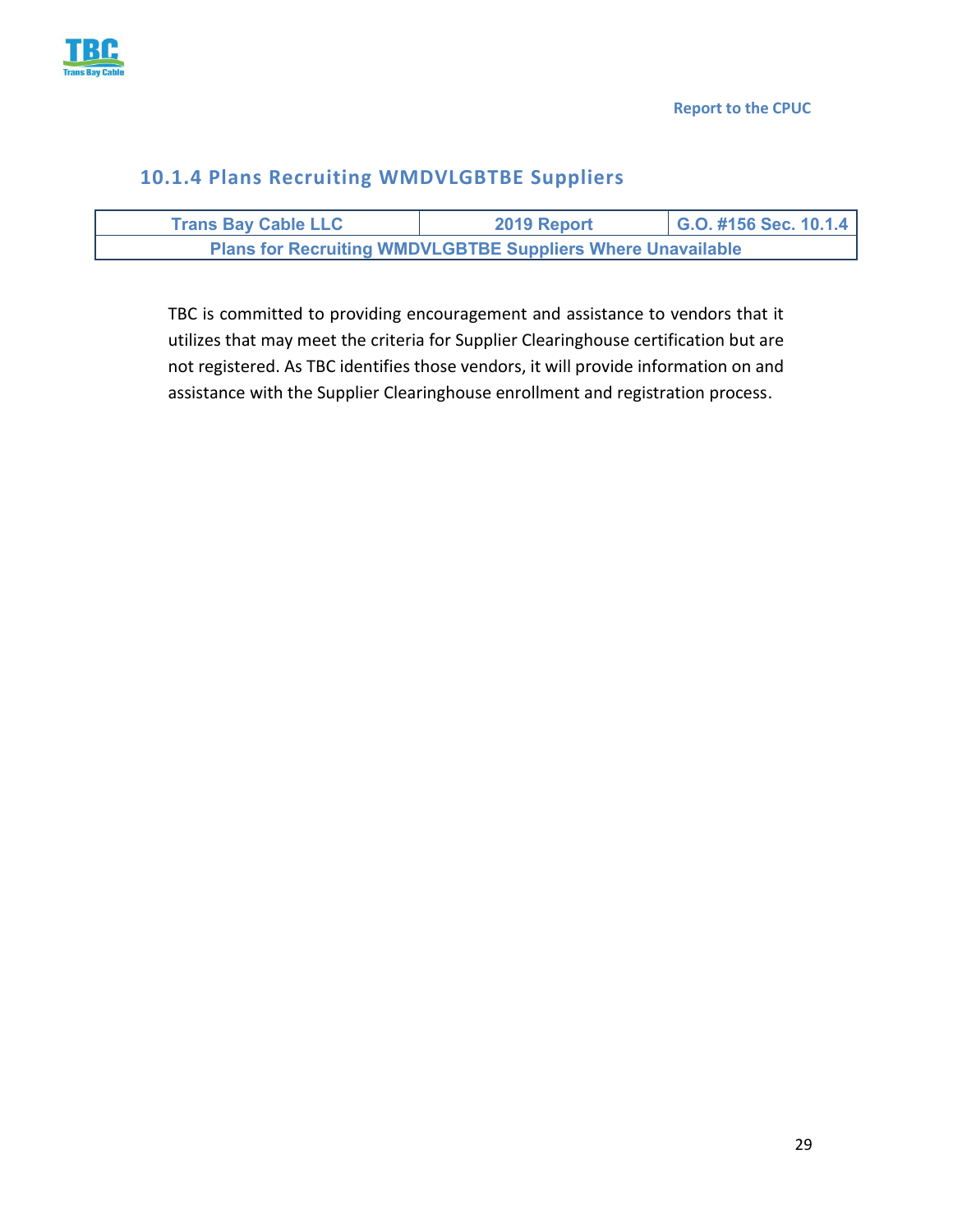

## <span id="page-30-0"></span>**10.1.5 Planned Subcontracting Opportunities**

| <b>Trans Bay Cable LLC</b>                                                         | 2019 Report | G.O. #156 Sec. 10.1.5 |
|------------------------------------------------------------------------------------|-------------|-----------------------|
| <b>Plans for Encouraging Prime Contractors to Subcontract WMDVLGBTBE Suppliers</b> |             |                       |

TBC will continue to encourage prime contractors to engage and include WMDVLGBTBEs in subcontracting opportunities. Although the award of any subcontracting activity is at the prime contractor's final discretion, TBC will work closely with its prime contractors to: 1) help identify specific products and services within TBC's projects where there are known diverse suppliers for inclusion, 2) make our listing of approved diverse contractors accessible, and 3) advocate for diverse supplier inclusion to the maximum extent possible, including adding specific WMDVLGBTBE requirements to contracts.

TBC will also continue to provide additional guidance to its prime contractors in the Responsible Vendor section of TBC's Purchase Order Terms and Conditions. This section communicates the company's commitment to supplier diversity and reaffirms the company's expectations of opportunity and inclusion early in the sourcing process.